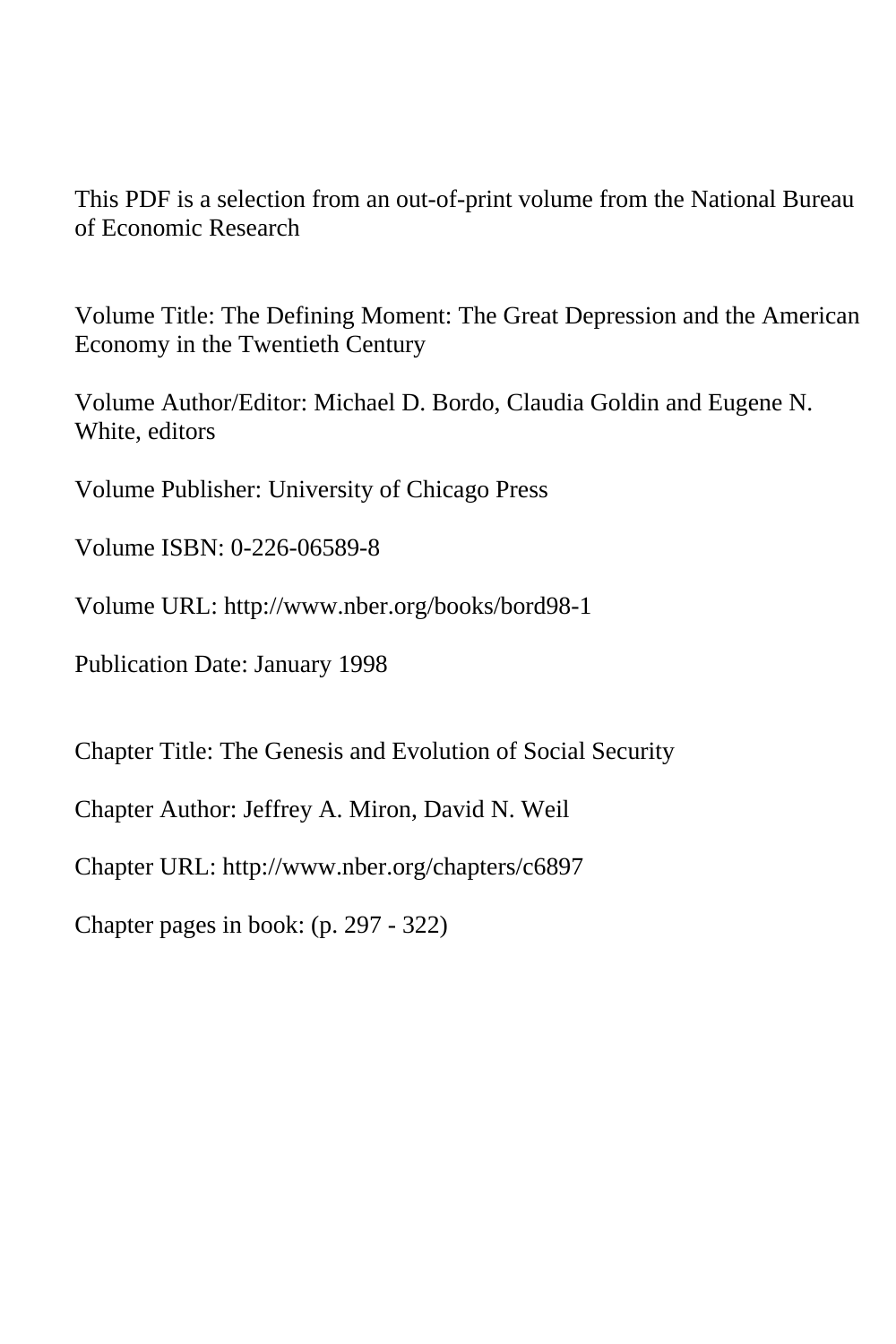# 9 The Genesis and Evolution of Social Security

Jeffrey **A.** Miron and David N. Weil

Social security is the largest transfer program in the United States. In 1994, total tax collections under old-age and survivors insurance (OASI, the largest part of social security, and the part on which we focus in this paper) were \$293 billion, or 4.2 percent of GDP. Benefit payments were \$279 billion. Thirtyseven million people received benefits, and 139 million workers paid taxes on their wages or self-employment income. OASI accounted for 40 percent of the income of the aged in 1992, paying benefits to more than 90 percent of those aged 65 and over and providing more than half of total income to 63 percent of beneficiary units (U.S. Department of Health and Human Services [HHS] 1994b, 1995).

In this paper we examine the genesis and evolution of social security in the United States, with special attention to the role of the Great Depression. We ask to what extent the program as it exists today is the same as that created during the depression. Has social security developed in the past six decades according to **an** original plan, or have subsequent legislation and changes in the environment in which the program operates fundamentally altered it? **As** a subsidiary question, we ask to what extent social security as it exists today bears the imprint of the Great Depression. We identify the features of the program that were most influenced by the depression and ask whether these features have endured.

We begin in section 9.1 by describing social security as created during the Great Depression. We highlight the key features of the program and ask how its initial design was likely to affect its subsequent evolution.

In section 9.2 we discuss the economic and political factors that determined

Jeffrey **A.** Miron **is** professor of economics at Boston University and a research associate of the National Bureau of Economic Research. David N. Weil is professor of economics at Brown University and a faculty research fellow of the National Bureau of Economic Research.

The authors are grateful to Dora Costa and Claudia Goldin for helpful comments.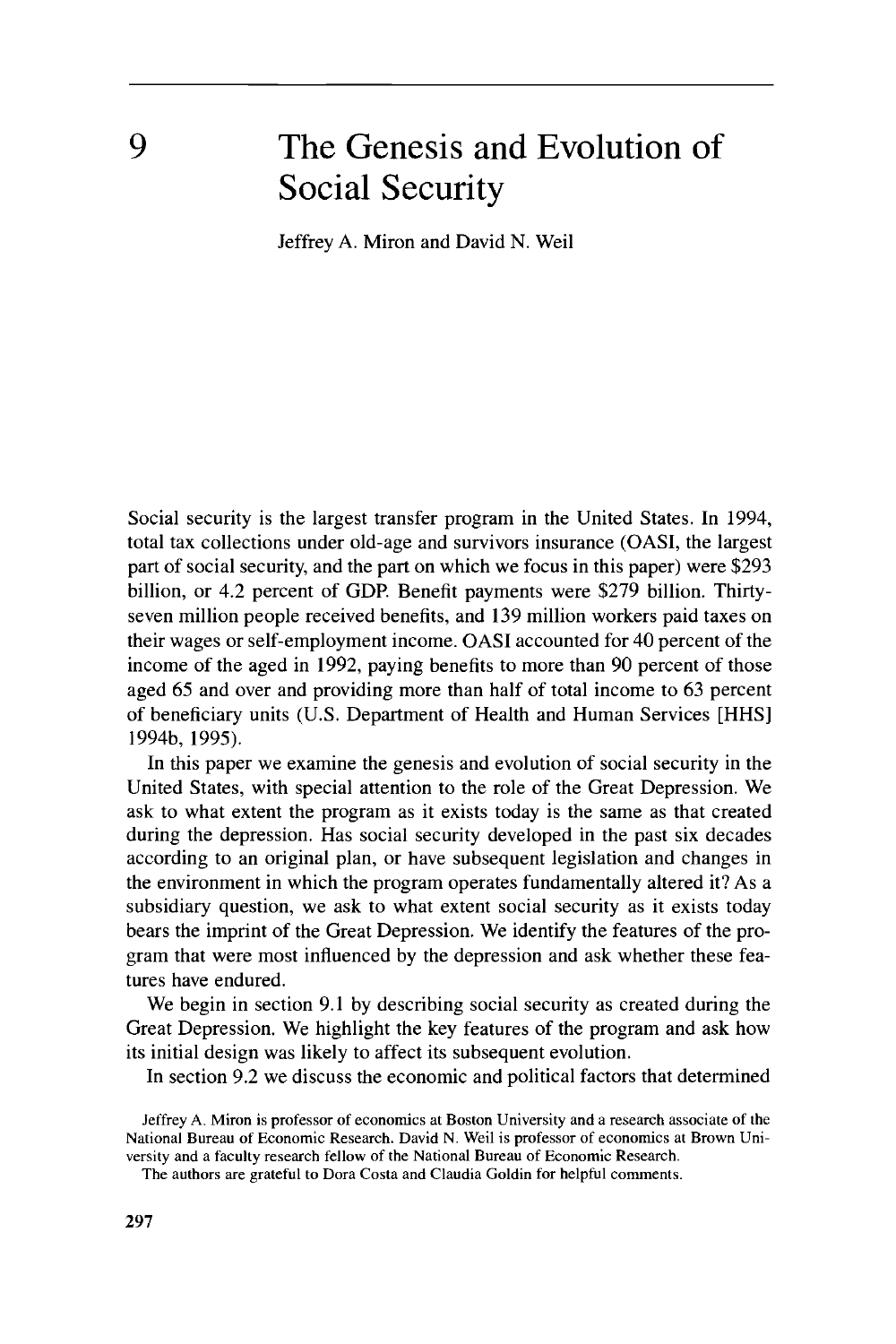the specific design chosen for social security. Perhaps surprisingly, our conclusion is that economic factors played a relatively small role, while both precedent and political factors, which were not obviously related to the Great Depression, were far more important. This conclusion does not mean economic factors were irrelevant; indeed, absent the depression, social security might not have been created at all. But, overall, the type of program adopted appears to have been remarkably unaffected by the economic circumstances in which it was created.

Section 9.3 examines the evolution of the program in the six decades since the Great Depression. By many measures, social security has grown enormously during this period, yet there has also been surprising continuity. Much of the growth was built into the original legislation, or else resulted from extensions that were consistent with the plans of the program's architects. While there have been numerous substantive modifications in the workings of social security, we show that the most significant changes in the program's operation have resulted from unanticipated changes in the conditions under which it operates, rather than from legislation.

#### **9.1 Social Security as Designed in 1935-39**

The social security system that emerged from the Great Depression was created in two steps. The Social Security Act of 1935 established much of the basic structure, but a substantial amendment to the act in 1939 produced a system that was materially different in several ways.

# 9.1.1 Old-Age Insurance and Old-Age Assistance

In his message to Congress on social security **(17** January 1935), Roosevelt called for a multipronged assault on poverty in old age: "First, noncontributory old-age pensions for those who are now too old to build up their own insurance. It is, of course, clear that for perhaps thirty years to come funds will have to be provided by the States and the Federal Government to meet these pensions. Second, compulsory contributory annuities which in time will establish a self-supporting system for those now young and for future generations" (Zevin 1947,44).'

Three titles of the Social Security Act, signed into law on 14 August 1935, dealt with the aged. Title I made provision for federal subsidies to old-age assistance (OAA) programs administered by the states. The program that is now called social security was originally called old-age insurance (OAI) and was created by Titles I1 (benefits) and VIII (payroll taxes) of the act. The

I. Roosevelt called for a third program, voluntary contributory annuities that would supplement the compulsory program and provide for individuals not covered by **the** compulsory program. This program, which had **also** been recommended by the Committee **on** Economic Security, **was** never enacted. "Pensions" in the usage of the time generally referred to noncontributory payments to the elderly.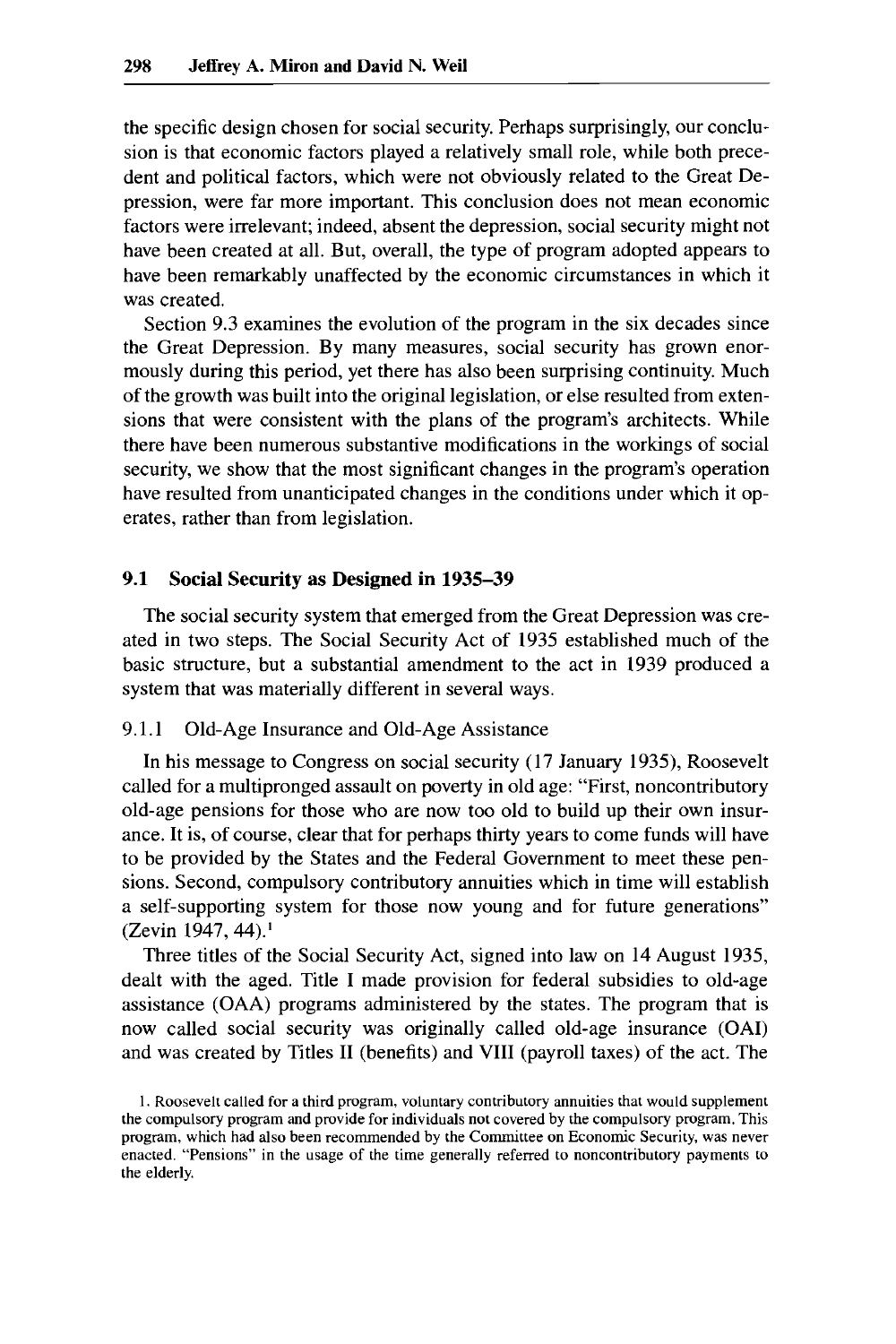division of OAI between two titles was motivated by the fear of legal challenges. $<sup>2</sup>$ </sup>

**OAA** was a program of grants-in-aid to states to provide cash payments to destitute aged. In states with plans that met the act's criteria, the federal government agreed to pay half of the cost of assistance, up to a federal contribution of \$15 per month per beneficiary (with no minimum benefit). States could not impose a minimum age above 65 (70 until 1940), and limits were placed on the stringency of residency requirements. The program was targeted at "aged needy individuals," but no definition of need was provided in the federal act (Committee on Economic Security [CES] 1937, chap. 11). By the end of 1938, **OAA** was in operation in all 48 states, the District of Columbia, Alaska, and Hawaii. Expenditures on OAA by federal, state, and local governments in 1938 were estimated to be \$380 million. During September 1938, 21.6 percent of those aged 65 and over received assistance; the fraction ranged from 7.2 percent in New Hampshire to 54.5 percent in Oklahoma. The average grant was \$19.21 per month. Of all married people receiving a grant, over 40 percent had a spouse receiving a separate grant (Advisory Council on Social Security [ACSS] [1938] 1977, 16).

OAI created a system of contributory old-age insurance. Unlike **OAA,** unemployment insurance, and aid to dependent children, it was a purely federal program. Retiring workers would receive lifetime benefit payments based on the total value of mandatory "contributions" made during working years. Contributions were to begin in 1937, with the first benefits to be paid out in 1942. The program covered almost all employees in industry and commerce but excluded domestic and farm workers, railway workers (who were covered under the railroad retirement program), the self-employed, and employees of federal, state, and local governments.

# 9.1.2 Taxes and Trust Funds

OAI was financed by equal taxes on employers and employees, and subsequent increases have maintained this equality of tax rates. Although economists now agree that it is irrelevant on which side of market a tax is imposed, the symbolism of the "fifty-fifty" split between workers and their employers has been important in the development of the program (Cates 1983). Taxes applied to the first \$3,000 of earnings, covering 92 percent of wages earned in covered employment in 1937. Of covered workers, only 3 percent had earnings that equaled or exceeded the ceiling (Myers 1993, table 3.4; HHS 1994b, 9).

<sup>2.</sup> In early 1936, the Supreme Court struck down the Agricultural Adjustment Act, which earmarked the revenues of a specific tax on processors to be paid out **to** farmers who agreed to reduce production. Drafters of OAI feared that an explicit insurance program, in which taxes were earmarked to be paid **out** to a specific group (former contributors), would be subject to a similar challenge. They thus tried to make OAI look like separate taxation and spending schemes. Even **so,** Thomas **H.** Eliot, counsel to the **CES,** had "grave constitutional doubts" about the program. It was not until **1937** that the legal threat to OAI was eliminated. See Eliot (1961).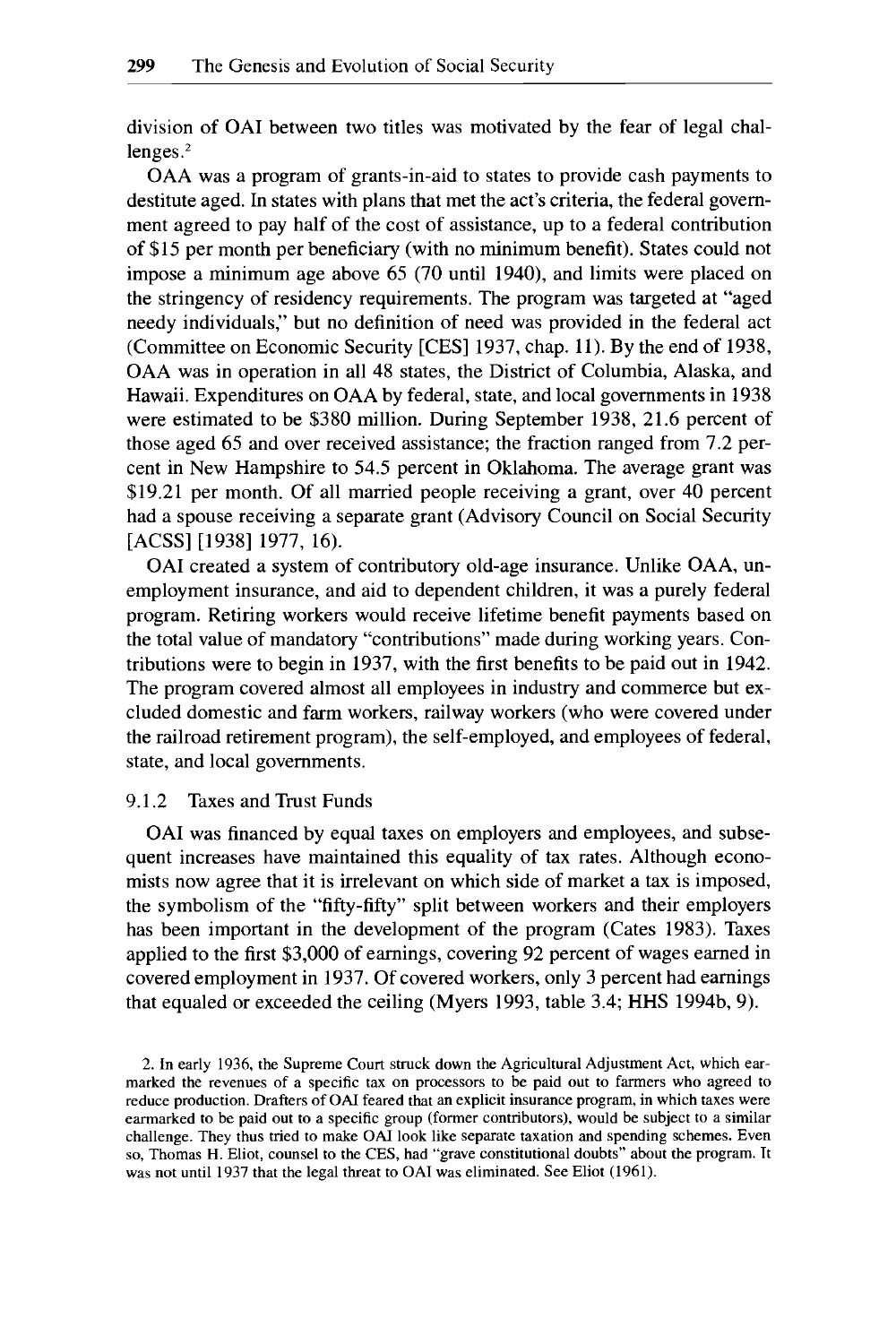OAI began with only contributors and no beneficiaries. Thus, if the system had been funded on a pure pay-as-you-go basis, the initial tax rate would have been zero. By contrast, if the planners had desired a constant tax rate through time, the system would have built up a large trust fund in its early years, when there were few beneficiaries. The course chosen was between the two: tax rates were initially set low but scheduled to rise over time as the number of beneficiaries increased. At the same time, a trust fund was to be accumulated, with trust fund interest helping to cover benefit payments as the number of beneficiaries grew. The 1935 act established a combined employer-employee tax rate of *2* percent on covered workers, to be collected beginning in 1937.3 It called for increases in the combined tax rate in 1 percentage point increments every three years starting in 1940, to reach a maximum of 6 percent in 1949. The 1939 act canceled the tax increase scheduled to have taken place in 1940 but called for a *2* percentage point increase in 1943, following which tax rates would follow the path specified in the 1935 act.

The 1939 act envisioned the accumulation of a trust fund that would reach \$50 billion in 1980 (Parker 1942, 39). Interest on the trust fund would allow benefit payments to exceed revenue collected through payroll taxes. It was the view of the ACSS that the size of total benefit payments would be much larger than 6 percent of payrolls: "Information now available indicates that the benefit structure under Title 11 of the present Act will involve financing from all sources of an annual disbursement equivalent to ten to twelve per cent of covered payroll by 1980 when persons now in their twenties will be at retirement age" (ACSS [1938] 1977,23).4

Recognizing that a trust fund might not be accumulated, both the CES and the ACSS envisioned that general revenues would have to supplement payroll taxes: "If the method of accumulating a relatively large reserve is eliminated, there must be, instead, the definite assurance that the program will be financed not by payroll taxes alone but, in addition, by governmental contributions from other sources. Without interest returns on a relatively large fund, payroll taxes alone would prove insufficient to meet the current disbursements necessary as the system matures" (ACSS [1938] 1977,46).

# 9.1.3 Benefits

Receipt of benefits under OAI was conditional on complete withdrawal from the labor force. Under the 1935 act, no benefits were to be paid in months during which any wages were received from "regular employment," although

*<sup>3.</sup>* We maintain the convention of expressing tax rates as a fraction of the wage inclusive of the employer's tax payment. **Thus,** if a worker receives \$97 after taxes, with \$3 paid to the government **as** "employee" taxes and *\$3* paid as "employer" taxes, we call the payroll tax rate 6 percent. Alternatively, one could calculate **the** tax rate as \$6/\$97, or 6.19 percent.

<sup>4.</sup> The text refers to benefits payable under the 1935 act; however, the recommendations of the ACSS were designed to keep total disbursements in the 1939 act equal to those under the 1935 act. See also Derthick (1979, 233).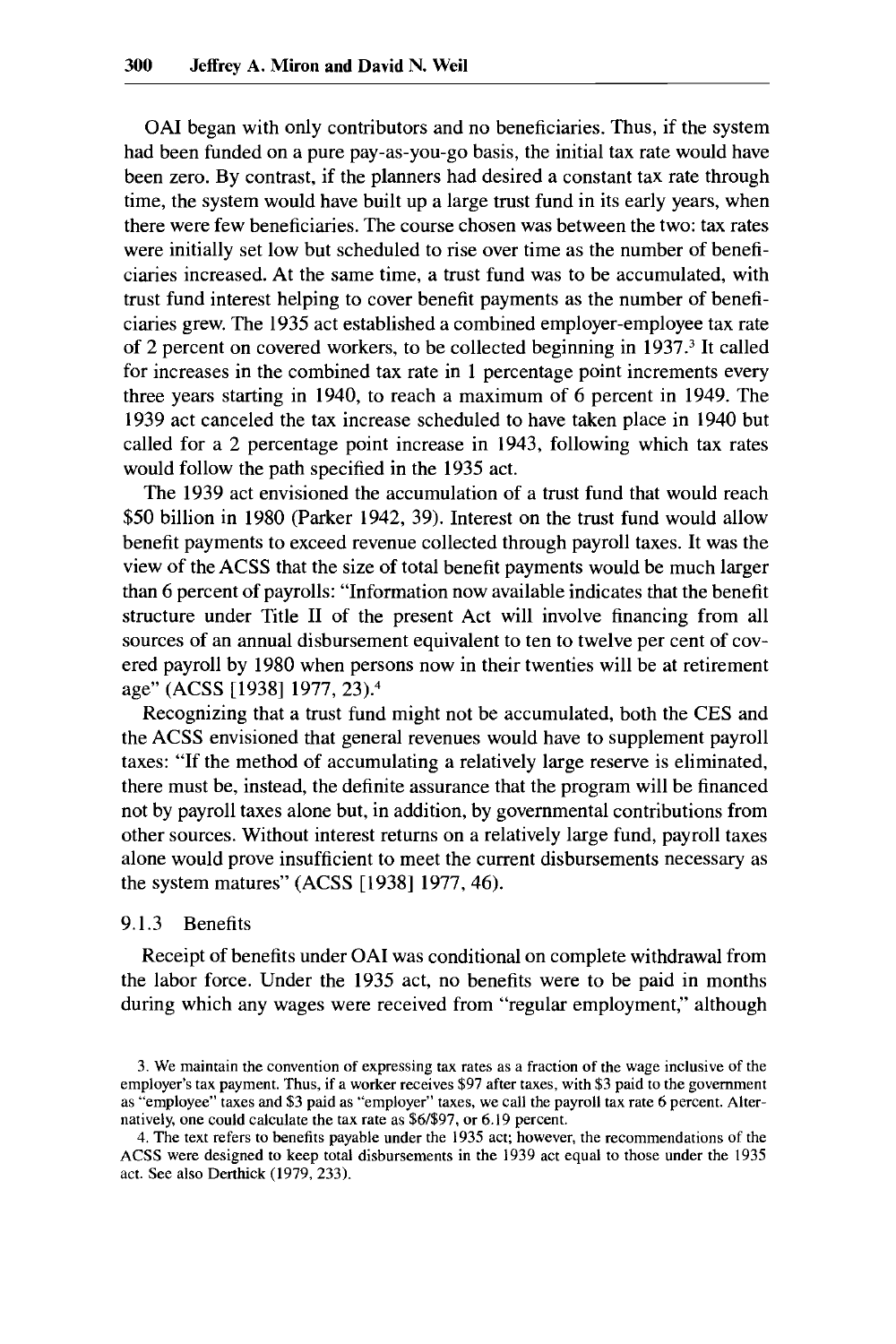this term was not defined. Under the 1939 act, workers received no benefits in any month in which they earned \$15 or more. The earnings test represents an area of confrontation between the different conceptions of social security, usually summarized by the terms "equity" and "adequacy." If workers earn their entitlement to benefits through their contributions, then a person who is able to work beyond age 65 should be just as entitled to get his benefits as a person who is unable to work or who chooses not to-this is the equity view. The adequacy view is that social security is a form of "social insurance" against the misfortune of forced retirement, and so people who are able to work do not deserve benefits.

Conditional on eligibility for benefits, the monthly benefit formula in the 1935 act was 1/2 percent of total lifetime covered wages up to \$3,000, 1/12 percent of the next \$42,000, and 1/24 percent of wages above \$45,000. For a worker with annual wages of \$1,000 (the average annual wage in 1937 was \$979) who retired in 1942 with five years of contributions, the replacement rate would have been 20 percent. For a worker with 45 years of contributions, the replacement rate would have been 60 percent. There were no benefits for spouses or widows.

The benefit formula was changed significantly in the 1939 act, however. $5$ First, while the original act had promised benefits only to former workers themselves, the 1939 act extended benefits to both spouses (50 percent of the benefit to the primary worker) and widows (75 percent of the benefit to the primary worker) and correspondingly reduced benefits to unmarried workers. The program's name was thus changed to old-age and survivors insurance **(OASI).** The 1935 act originally included a provision for a death benefit that would return to the estate of a deceased participant any employee contributions that had not been paid out as benefits. This was eliminated in 1939.

The most important change was a shift in the benefit formula. Under the 1935 act, benefits had been based solely on the total value of contributions. Under the 1939 act, benefits were based on both the period of time over which contributions were made, and the average wage during that period.<sup>6</sup> Although benefits would still rise over time as the system matured, the new formula awarded much higher benefits to those retiring in the early years of the system

5. Why was the benefit formula altered? J. Douglas Brown, who chaired the 1937-38 **ACSS,**  which designed the 1939 act, argued: "In the pressure to design a working model of an old-age insurance system that could be described in detailed legislative language, a benefits schedule was needed to complete the blueprint. The last-minute invention inserted in the bill, though simple to explain, was bound to need revision before any benefits were paid" (Brown 1977, **3;** see also Brown 1969). **As** mentioned above, it had not been clear in 1935 that the OAI program would be constitutional, and this uncertainty had inclined the program's designers not to worry about the details of the benefit formula. The political power of the Townsend movement also was clearly a factor in the redesign. **Our** conclusion that social security was not radically altered after its creation would be very different if we had viewed the **1935** plan as the original and the 1939 act as the subsequent amendment.

6. The formula for monthly benefits was  $[.3 \times min (AMW, 50) + .1 \times min (AMW, 200)] \times (1 +$  $.01 \times Y$ ), where AMW is average monthly wages and *Y* is years of contribution.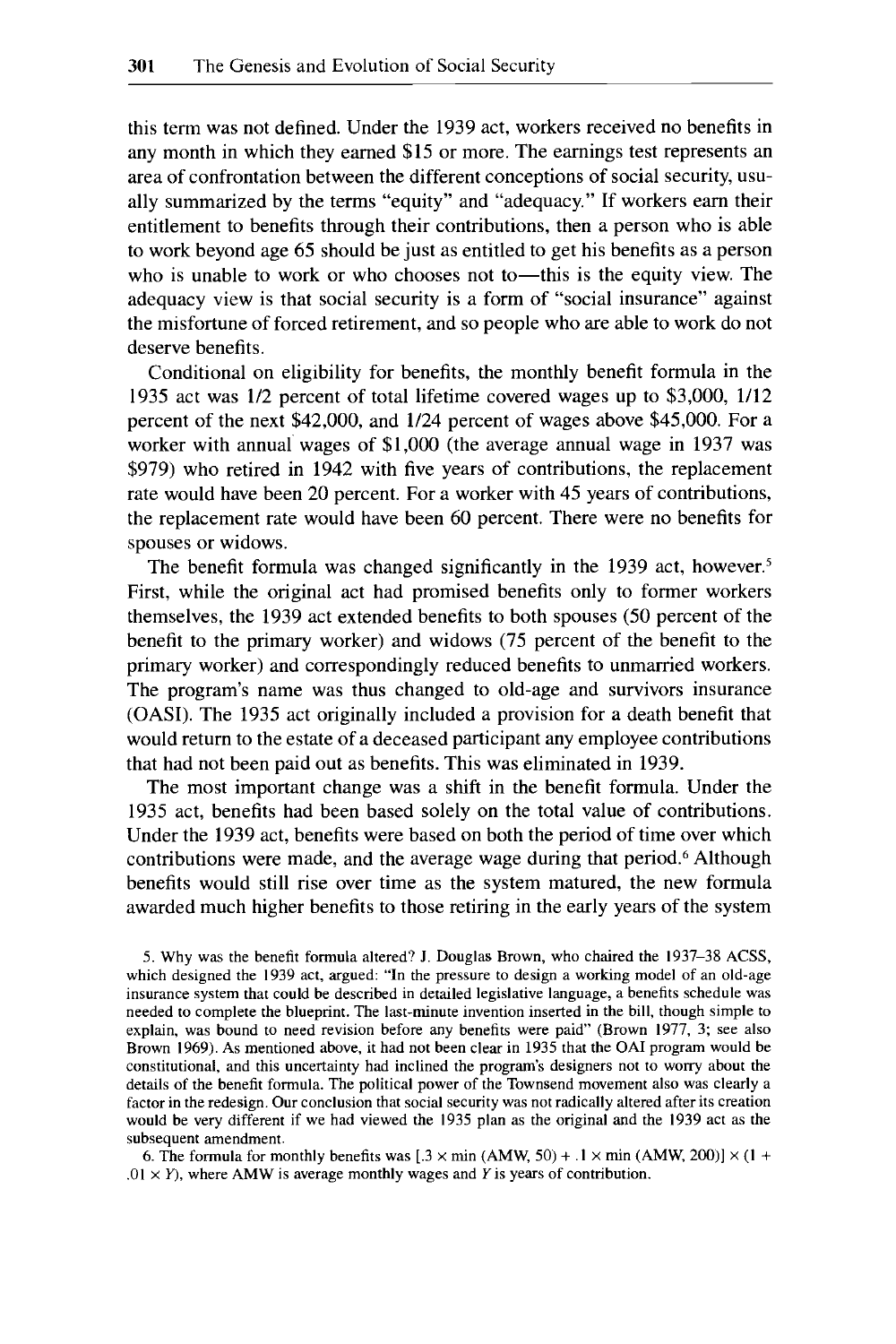relative to those retiring when the system was mature than did the 1935 act. Finally, the year in which benefit payments were to begin was moved from 1942 to 1940. The 1939 act also raised the maximum federal share of OAA benefits from \$15 to \$20.

# 9.1.4 Illustrative Calculations

Table 9.1 presents calculations designed to illustrate the provisions of the 1939 version of the program. An obvious difficulty in making these calculations is that the original design of the system did not explicitly take into account either inflation or real wage growth. Rather than try to anticipate what changes could have been expected in 1939, we simply hold prices and real wages constant. We use the scheduled phase-in of tax rates and the benefit formula from the 1939 act. We examine a married couple with a nonworking wife who is the same age as her husband. The husband is assumed to have a continuous earnings history from 1937 through retirement at age 65 at a wage of \$1,000 per year.7

Column 2 of the table calculates the replacement rate: the fraction of the husband's preretirement income that is accounted for by his retirement benefit plus the wife's spousal benefit. **To** examine the size of the intergenerational transfers contemplated in the original system, we calculate two measures: the rate of return to contributions and the present value at age 65 of the transfer received by different cohorts. All three of these measures can be compared with the actual evolution of the system.

The system was designed to phase in gradually. Tax payments as a fraction of lifetime wages phased in gradually both because workers who retired in the early years of the system would have short histories **of** contributions and because tax rates were to rise over the first decade of the system's operation. Benefits also phased in gradually since the benefit formula rewarded extra years of contributions. Thus, early retirees had lower replacement rates than those retiring when the system was mature. The reduction in benefits for early retires was much lower than the reduction in contributions, however. Workers retiring in the early years of the program were to receive benefits more than half as large as those retiring when the system was mature, even though their histories of contributions were as little as one-tenth as long and the tax rate they paid was as little as one-third as high as those of later retirees. As a result, retirees in the early years were to receive large transfers.<sup>8</sup>

The system matured very slowly. Only after 1990 would workers with a full history of contributions at the maximum tax rate begin retiring. By that point, the table shows, the internal rate of return to participation in the program would be close to the 3 percent interest rate that the planners assumed would be

<sup>7.</sup> Rather than integrate over different possible dates **of** death, we simply assume that each member of the household lives to his **or** her life expectancy at age *65.* 

*<sup>8.</sup>* The calculation here does not take into account workers who died before they reached age 65 or single workers, both of which groups received much lower returns on their contributions.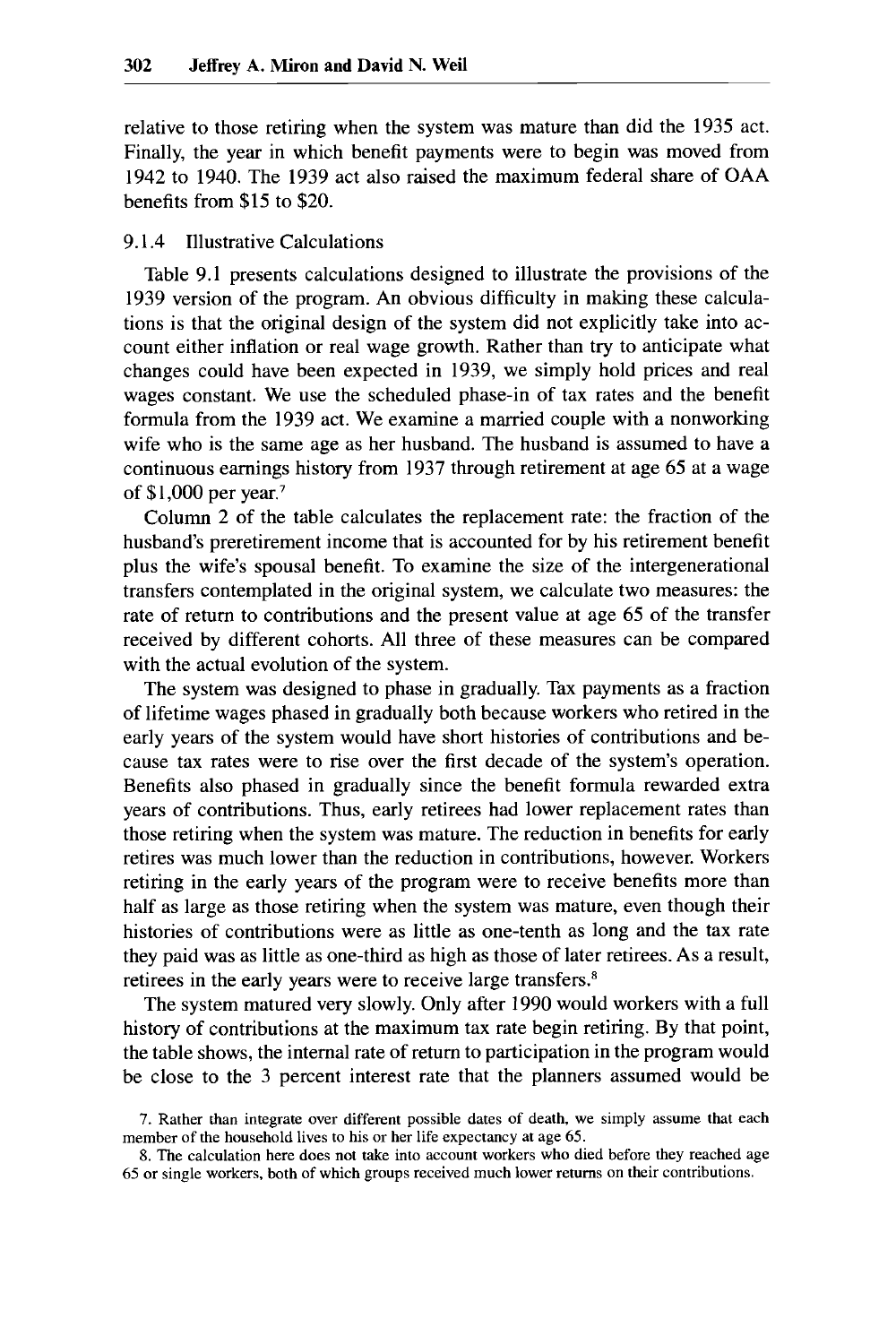| <b>First Year</b><br>Receiving<br><b>Benefits</b> | Replacement<br>Rate | <b>Real Rate</b><br>of Return<br>$(\%)$ | Value of<br>Transfer at<br>Age 65 |
|---------------------------------------------------|---------------------|-----------------------------------------|-----------------------------------|
| 1940                                              | .43                 | 183                                     | 4,817                             |
| 1950                                              | .47                 | 25                                      | 4.835                             |
| 1960                                              | .52                 | 12                                      | 4,442                             |
| 1970                                              | .56                 | 7.0                                     | 3,753                             |
| 1980                                              | .60                 | 4.7                                     | 2,662                             |
| 1990                                              | .60                 | 3.9                                     | 1,712                             |

| Table 9.1 | <b>Financial Characteristics of the 1939 Act</b> |  |  |
|-----------|--------------------------------------------------|--|--|
|           |                                                  |  |  |

*Source:* Authors' calculations. Calculations assume a same-age married couple in which the husband has annual wages of \$1,000 per year and a continuous work history from 1937 through age 65.

earned on trust fund reserves. The designers of social security recognized that the benefit formula involved significant transfers to cohorts who retired early in the program, but they argued that for later cohorts it was actuarially fair: "The plan outlined above contemplates that workers who enter the system after the maximum contribution rate has become effective will receive annuities which have been paid for entirely by their own contributions and the matching contributions of their employers. Workers now middle aged or older will receive annuities which are substantially larger than could be purchased by their own and the matching contributions, although considerably less than the annuities which will be paid to workers who contribute for longer periods" **(CES**  1935, 31).9

### **9.2 Factors in the Design of Social Security**

#### 9.2.1 The Precedents for Social Security

One set of factors determining the structure of social security was the precedent provided by preexisting programs. In the case of **OAA,** the precedents were state-level programs. All were of the assistance rather than the insurance variety; that is, they provided payments to the aged out of general revenues, with no mandatory or voluntary contributions by beneficiaries. Approximately 30 states had such programs by the beginning of 1935, and about 8 more adopted them in the first half of 1935, likely in anticipation of OAA.

The state programs were extremely limited in the level of old-age income support they provided. Eligibility was means tested using very low income and wealth cutoffs, and virtually all programs barred beneficiaries with financially

<sup>9.</sup> It should be noted that in a dynamically efficient economy (in which the growth rate of output is less than the interest rate), such a combination of transfers to early cohorts and actuarial fairness for all later cohorts is not possible.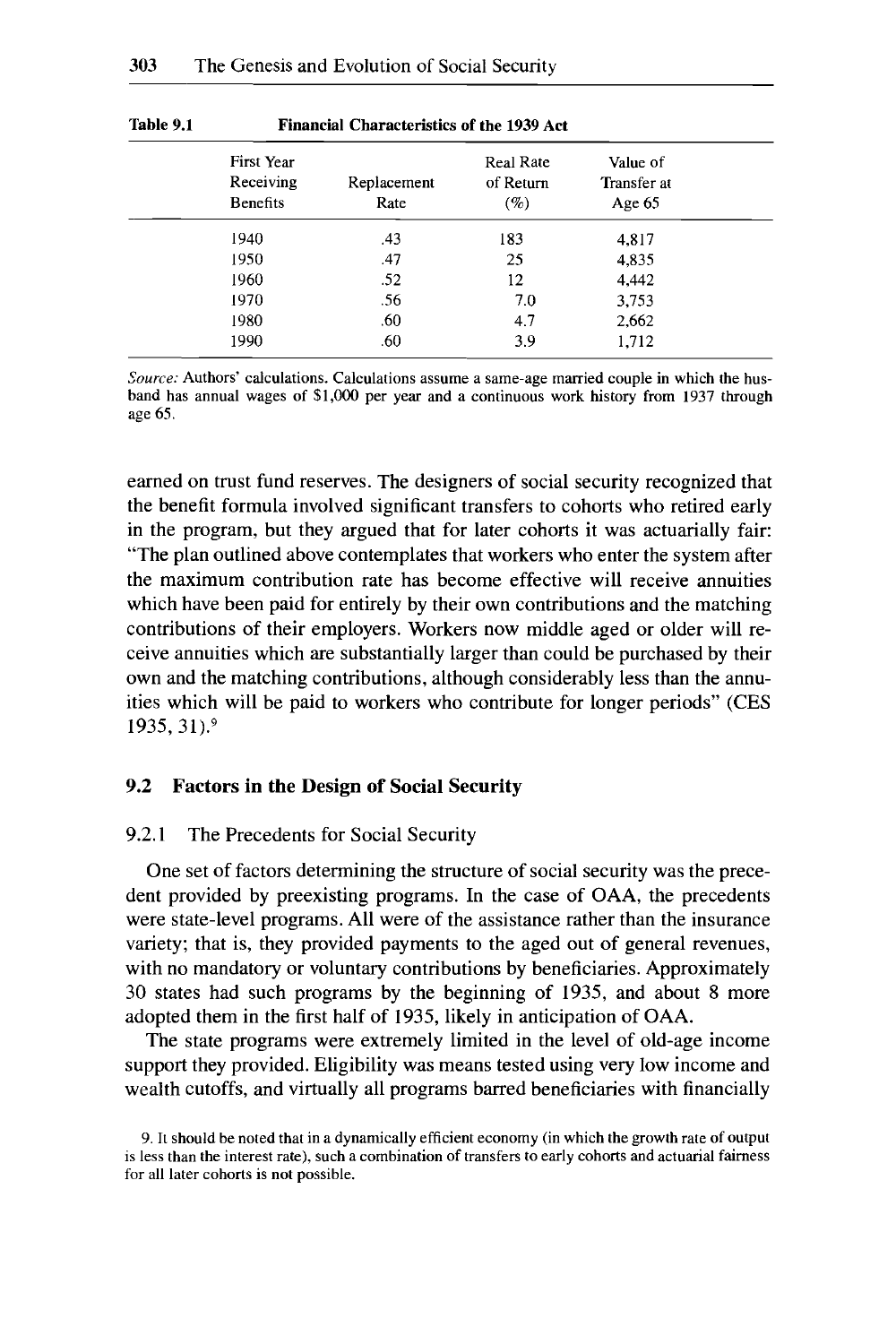competent children or other family members. The programs also typically required a minimum of 15 years **U.S.** citizenship and residency in the state. Yearly expenditure of all state old-age pension plans (noncontributory meanstested assistance) in 1934 was \$31.2 million, and the total number of pensioners was 180,003 (CES 1935, table 14). By 1938, nearly **10** times as many people would be receiving OAA.

The precedents for OAI consisted of the preexisting social security systems in other countries. According to the CES, 20 countries had adopted compulsory, contributory old-age insurance laws by 1935, and these programs provided precedent for virtually every feature of the US. system. There were of course differences between the **U.S.** system and any given system elsewhere. Some of the insurance programs applied only to specific groups or industries, while others included groups that the initial **U.S.** system excluded (e.g., agricultural workers). Several of these systems made use of general tax revenues in addition to employer and employee taxes. At least one country, France, included benefits for workers who had already retired when the program was created as part of its contributory pension program.

Nevertheless, the basic similarities between these systems and the 1935-39 version of **OASI** were great. They were compulsory, contributory old-age insurance systems, not just old-age assistance systems. In particular, they were not means tested. The financing generally involved taxes on both employers and employees, usually at the same rate. The systems typically excluded selfemployed workers, likely because of administrative difficulties.

Thus, it is tempting to conclude that the U.S. system was modeled on existing systems, rather than designed from scratch or tailored in any obvious way to the **U.S.** experience. Moreover, the fact that the report of the CES contained detailed and explicit material on all these systems makes clear that the planners had all the relevant models in front of them when they designed OAI, and the comments written about these other systems were generally highly approving. For example, Frances Perkins, secretary of labor and chair of the CES, stated that "we shall have to establish in this country substantially all of the social-insurance measures which the western European countries have set up in the last generation" (Schlesinger 1958, 304).

# 9.2.2 The Role of Political Factors

### Financing *the System*

The first area in which political constraints seem to have been key is in the reliance on payroll taxes to finance the system. The choice was a conservative one in two senses. First, social reformers saw the payroll tax as regressive (although the benefit structure was progressive). And second, the direct link between benefits and an earmarked tax was seen as a natural way of limiting demands for benefit increases (CES 1937, 205).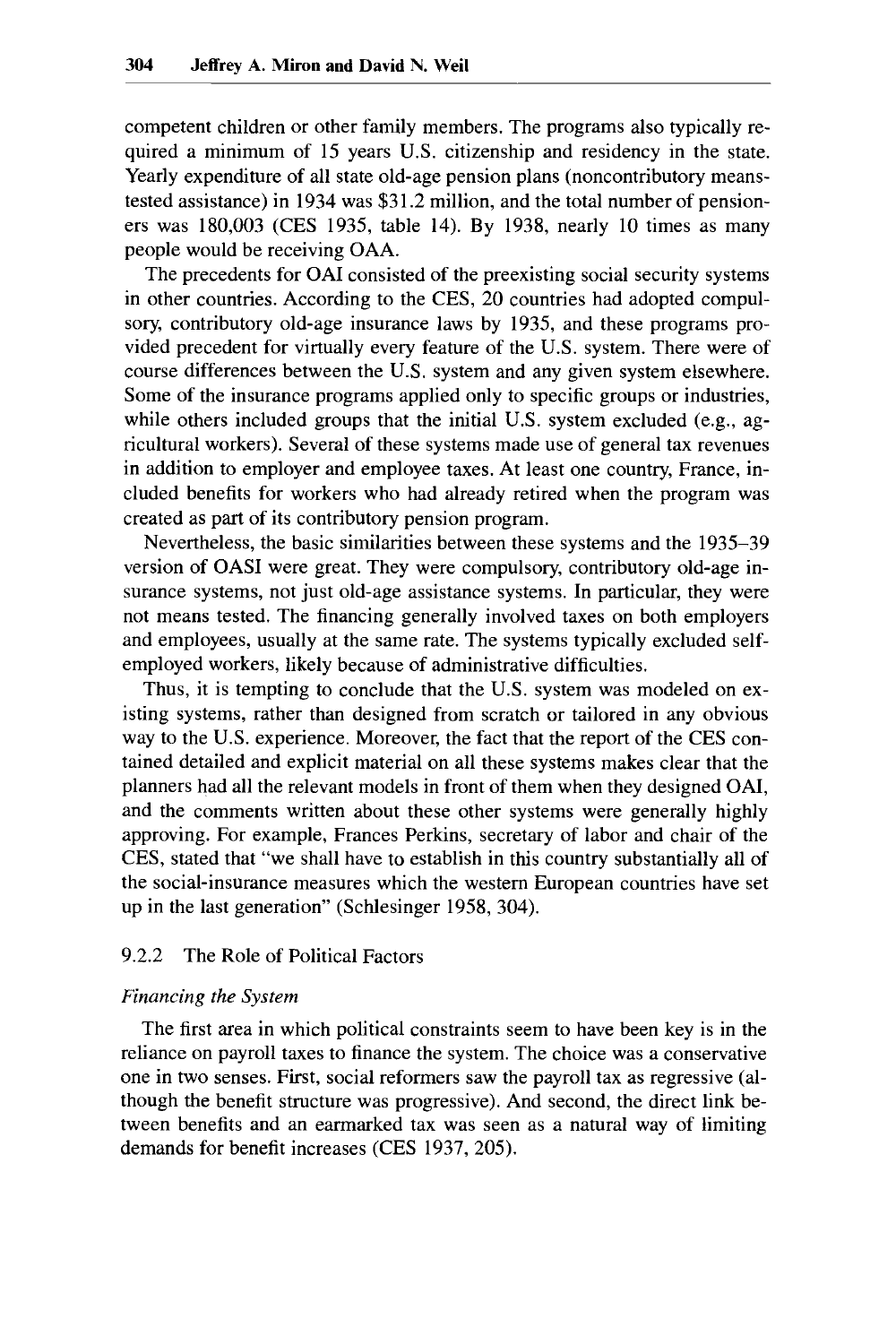The original proposal of the CES would have supplemented payroll taxes with contributions from general revenue. Supplements would not have begun until 1965 and would have been equal to roughly one-third of total benefit payments in 1980, when the system had matured (CES 1937, table 45). The idea of a federal contribution was not based on a misperception that federal revenues came from a source other than taxes. Rather, it was intended to enhance the progressivity of the system. Liberals were not shy about making this argument: "There is one defect in this old-age insurance system as set up in the act of Congress, a vital, fundamental defect. The Federal Government does not contribute to it. The Federal Government, as in many European countries, should contribute one-third of the total fund. Where will it get the money? **I** do not want to use this speech as a springboard for a dissertation on the maldistribution of wealth and income in this country, but **I** will venture to state that in a country where 87 percent of its wealth is owned by 4 percent of its population, inheritance and income taxes could well be increased for this purpose."<sup>10</sup>

Another argument offered for federal financial participation in the program was that the existence of an **OAI** program would reduce the cost of **OAA.**  The CES estimated that, by 1980, the existence of **OAI** would reduce OAA expenditures by over 60 percent compared with the case in which **OAI** was not implemented (CES 1935, 28). More generally, it was argued that since "the nation as a whole will materially and socially benefit by such a program, it is highly appropriate that the Federal government should participate in the financing of the system" **(ACSS** [1938] 1977,44).

The House Ways and Means Committee rejected the use of general revenues to supplement OAI and instead adopted a Treasury plan with a higher maximum tax rate (6 percent **vs.** 5 percent, with the maximum reached in 1949 rather than 1957). The idea that the system should be self-financing out of payroll taxes, which had not been part of the conception of the CES or ACSS, became over time one of the core principles of OASI. The failure to secure a promise for a contribution out of general revenues turned out to be a dubious defeat for the liberals. By not relying on future supplements, the system would not be at the mercy of future Congresses. More significantly, reliance on payroll tax financing strengthened the political perception that benefits were paid as a matter of right—that workers who received benefits had "bought" them with their payroll taxes. Roosevelt most famously stated this view: "We put those payroll contributions there so as to give the contributors a legal, moral, and political right to collect their pensions. . . . With those taxes in there, no damn politician can ever scrap my social security program" (Schlesinger 1958, 308-9; see also Romer 1995).

**10. From speech on floor of U.S. House by Representative Henry Ellenbogen of Pennsylvania, 19 August 1935 (Zinn 1966,285).**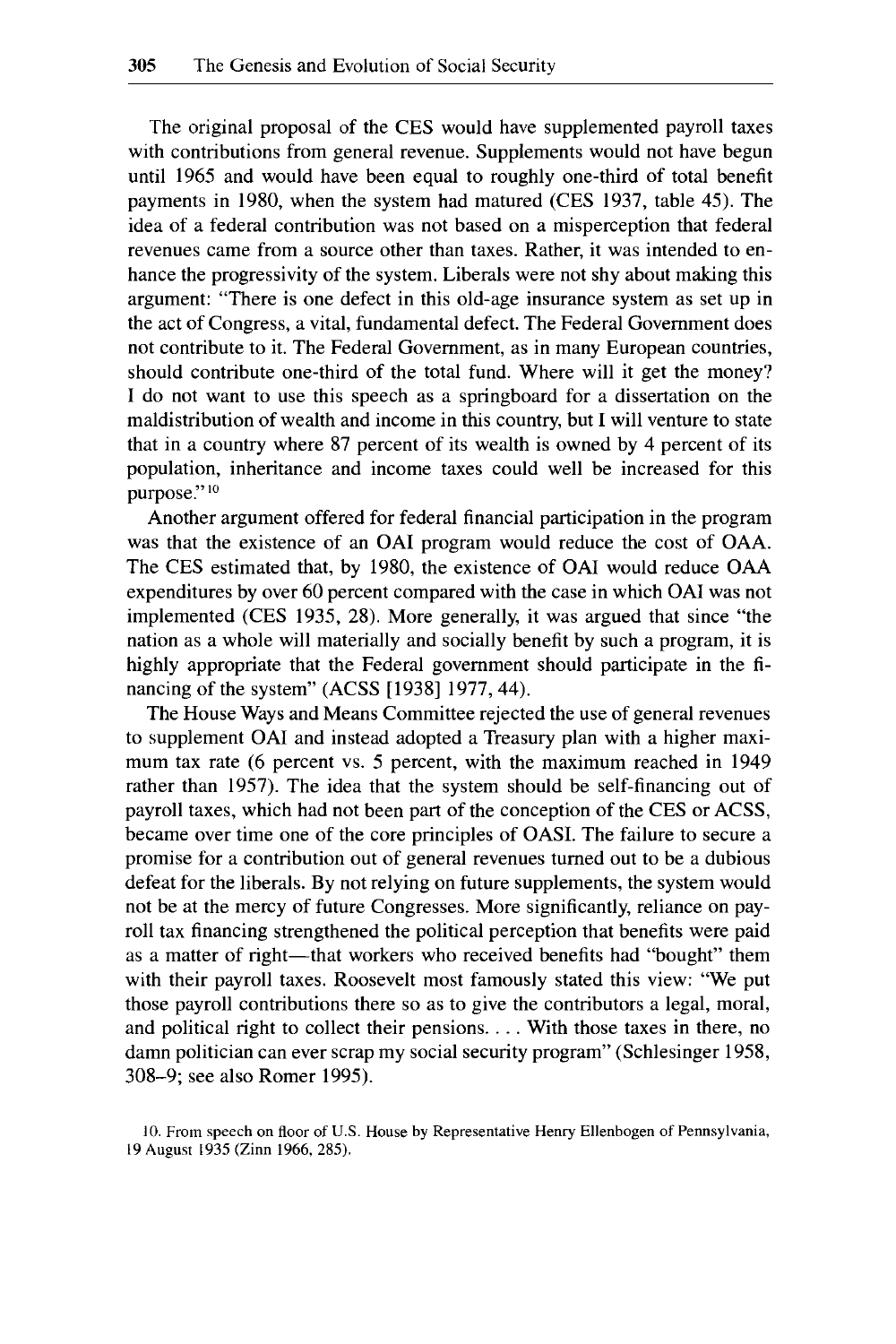# *Accumulating a Trust Fund*

Political considerations played a key role in the debate over the accumulation of a trust fund. But the manner in which traditional divisions were reflected in the debate was complex. Many fiscal conservatives had argued for extending benefits to the elderly who were already retired at the program's inception and for financing the system on a pay-as-you-go basis. In such a case, generous benefits would have to be imhediately matched by higher taxes, thus creating a countervailing force to politicians' natural largesse. In their efforts, conservatives found allies among the Townsendites, who consistently opposed the restriction that benefits be paid only to individuals who had made contributions.<sup>11</sup>

At the opposite extreme, running social security on a fully funded basis struck many as the more conservative approach. Alanson Willcox, counsel for the Social Security Board, argued that "the most effective protection" against Congress's tendency to liberalize benefits "is a rigid adherence to the principle of a 'fully financed' system, and the adoption by Congress of a 'self-denying ordinance' by which—though it could have no legal force—Congress abjures forever the right to increase the benefits without simultaneous imposition of sufficient additional taxes. The unpopularity of new taxes seems to me the strongest political antidote to the popularity of increased benefits" (Willcox 1938, 300).

Many conservatives, however, feared that the accrual of a large trust fund would in itself lead to the expansion of benefits, as well as to two other evils: the expansion of other spending (since the government would have an easy market for its debt) and possible government ownership of a large chunk of the capital stock. Brown recalls that if the program had been fully funded "in 1934, there was no prospect that there would be enough federal securities in which to invest it"  $(1969, 12)$ .<sup>12</sup> "It is scarcely conceivable," argued one Republican senator, "that rational men should propose such an unmanageable accumulation **of** funds in one place in a democracy" (quoted in Derthick 1979, 232; see Derthick 1979, chap. 11, for more on this subject).

Liberals, too, were divided about the wisdom of collecting a large trust fund. To some, the accumulation of a trust fund was the only way to guarantee the long-term viability of the program. But Leff (1988) argues that allowing the

1 I. *See* Derthick (1979, chap. 11). In 1953 the Chamber of Commerce proposed a reform of social security that would have eliminated **OAA** and extended *OAI* benefits to all the elderly, whether or not they had made contributions. Financing would be on a pay-as-you-go basis via a payroll tax. The measure was designed to control the natural tendency toward expansion by making it clear that workers were not putting aside money for their own retirements but rather supporting the current elderly. It was introduced into Congress in 19.53 but died there. See Derthick (1979, chap. 6) and Romer (1995).

12. Federal debt held by the public at the end of fiscal 1935, \$28.7 billion, was roughly half as large **as** the eventual size of the social security trust fund under the scheme that was finally adopted. But this was itself only a partial reserve, which was to be much smaller than the full reserve called for by Willcox.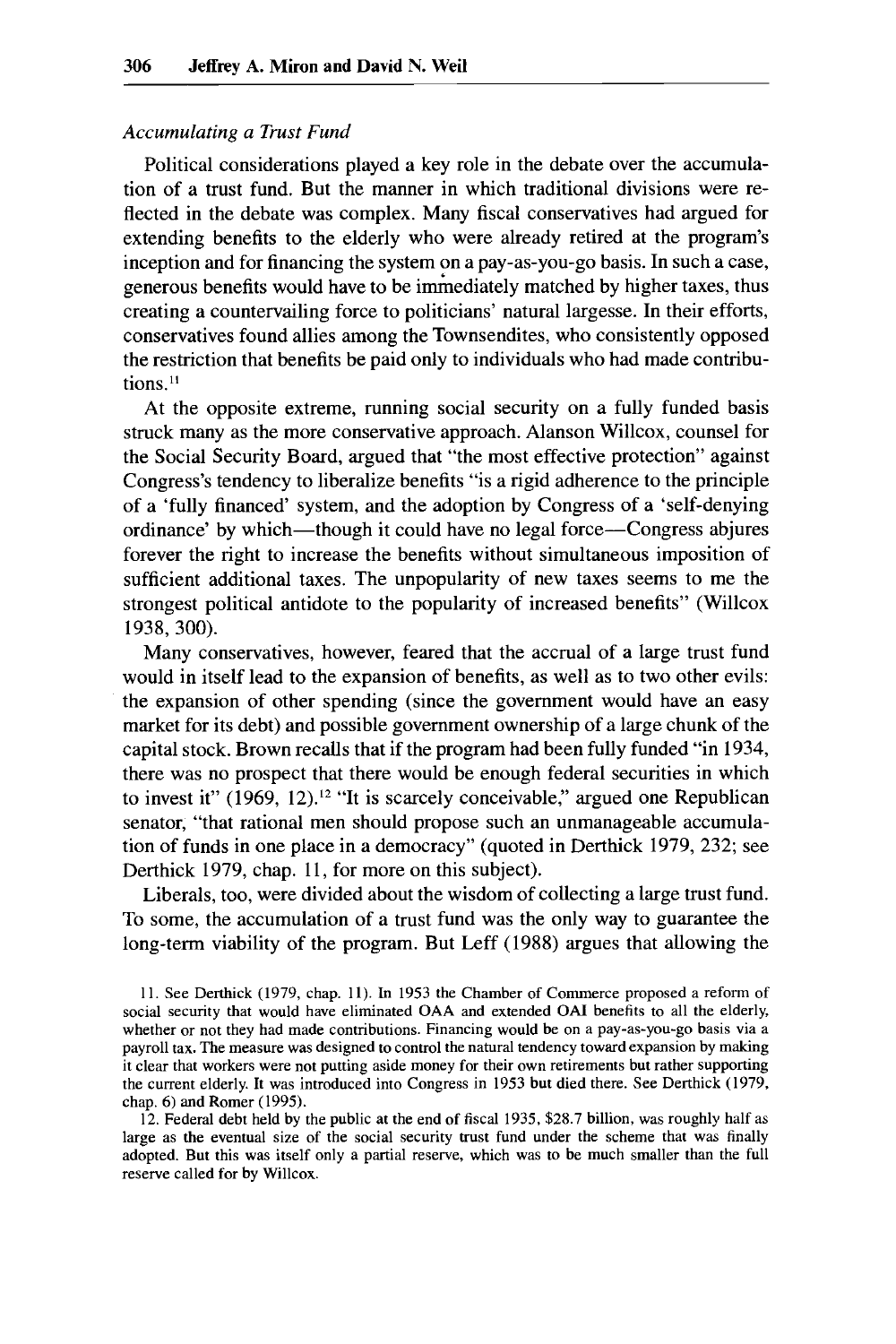trust fund not to materialize made it more likely that future shortfalls in financing would be made up from general revenues rather than by payroll taxes, a plan that had always had liberal support.

Debates about implementing the scheduled tax increases in the early years of the program centered on the ratio of the trust fund to annual benefit payments, which would have been enormous in the early years under the original schedule of tax increases. Of course, given the structure of the program this was inevitable-but it nonetheless served as a powerful argument against the increases (see Leff 1988).

# *The Division between Old-Age Assistance and Old-Age Insurance*

While OAA was simply an extension of existing state programs, **OAI** was completely new. To politicians and reformers, the contrast between the two programs was stark: "Contributory annuities are unquestionably preferable to noncontributory pensions. They come to the workers as a right, whereas the noncontributory pensions must be conditioned upon a 'means' test. Annuities, moreover, can be ample for a comfortable existence, bearing some relation to customary wage standards, while gratuitous pensions can provide only a decent subsistence" **(CES** 1935, 25). Under OAA, benefits would be "conditional on [the retiree's] accepting either scrutiny of his personal affairs or restrictions from which others are free" (Ball 1988, quoting from the report of the 1949 ACSS). In contrast, it was argued of OAI that "such a method of encouragement of self-help and self-reliance in security protection in old age is essentially in harmony with individual incentive within a democratic society" (ACSS [I9381 1977, 16-17). Freedom from reliance on means-tested pensions, such as OAA, was a matter of dignity.

The restriction of OAI benefits to workers who had made contributions during their working years was a crucial feature of the program-perhaps the most important one for its later development. Although the possibility of "blanketing in" the currently elderly (i.e., paying OAI benefits to workers who had not made contributions) was frequently raised, it was never implemented. The original design of the system made large transfers to workers who had contributed for only short periods, and subsequent changes increased the size of these transfers, but the rule that retirees who never made contributions (and were not the dependents of a contributor) could not receive benefits was always maintained. The design of **OAI,** in which benefits were conditioned on previous contributions, meant that the program could do nothing to help the currently retired. Indeed, under the 1935 act, even those retiring soon after 1942 would receive relatively small benefits, since they would have contributed for only a short period of time. (The 1939 act raised the replacement rate for workers reaching retirement age in the near future and also moved forward the starting date for benefits.) Thus, **OAA** was the only program addressed to the immediate burden of old-age poverty. Current retirees who were not poor would receive nothing. Many observers argued that the division between OAA and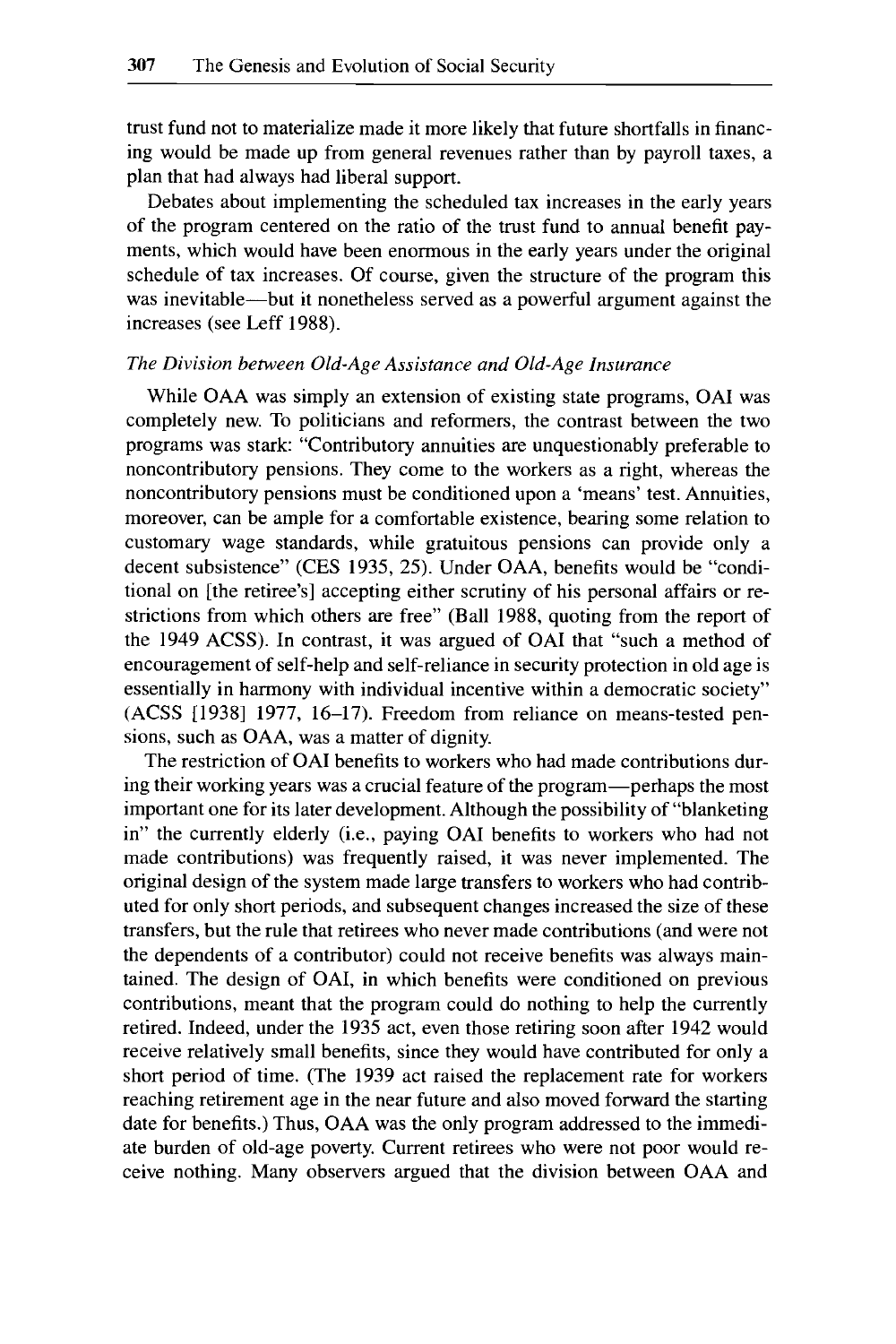OAI, and in particular OAI's exclusion of those already retired at the program's inception, was conducive to the expansion of OAI benefits. Since there were few beneficiaries in the program's early years, increases in benefits could be paid for by reducing the accumulation of the trust fund, rather than by explicit tax increases. Contributors would be in favor of high benefits, since they would think that they were "earning" similar benefits for themselves. Derthick summarizes this aspect of the design: "As did their conservative critics, [program executives] recognized that its initial incompleteness could in the long run serve their goals. By doing less initially, insurance would do more when mature, because artificially low costs would foster liberalizations the full burden of which would not be felt for many years" (1979, **223).** 

# 9.2.3 The Role of Economic Factors

### *The Economic Situation of the Elderly*

Perhaps the most obvious economic factor that should have played a role in the design of social security was the economic situation of the elderly both before and during the Great Depression.

The trend in retirement in the period before the Great Depression has been the subject of recent debate. Ransom and Sutch (1986, 1988) argue that the labor force participation rate for men over age 60 was roughly constant between 1870 and 1930. Costa (1996) and Moen (1994) take issue with this view, arguing that the decline in the labor force participation of older men predates social security by half a century. Estimates of the level of participation on the eve of the depression are less controversial: in 1930, labor force participation for men aged 65 and over was 58 percent (Costa 1996).

In addition to high labor force participation (by today's standards), the period before the depression was characterized by lower life expectancy. The probability that a 40-year-old man would live to reach age 65, computed using cross-sectional mortality probabilities from 1930, was only .61. High labor force participation combined with high mortality meant that few people would actually experience "retirement." Carter and Sutch (1996), using data from 1900 and 1910, estimate that a 55-year-old man had a **21.5** percent probability of retiring before he died, excluding "death-bed retirement."

A large fraction of the retirement that did take place in the period before social security was due to ill health. In the 1940 census, of men aged 65-74 who were not in the labor force, 71.7 percent reported themselves unable to work (Ransom and Sutch 1988, table 1.4).

Much of the discussion of old-age security stressed that secular changes were underway that made such a program necessary. There was a common view that machine production burned out workers at a younger age than previous technology. Similarly, large, modem organizations did not allow for a gradual reduction of work, and scientific management did not allow for the informal on-the-job pensions that had been common (Graebner 1980). "The small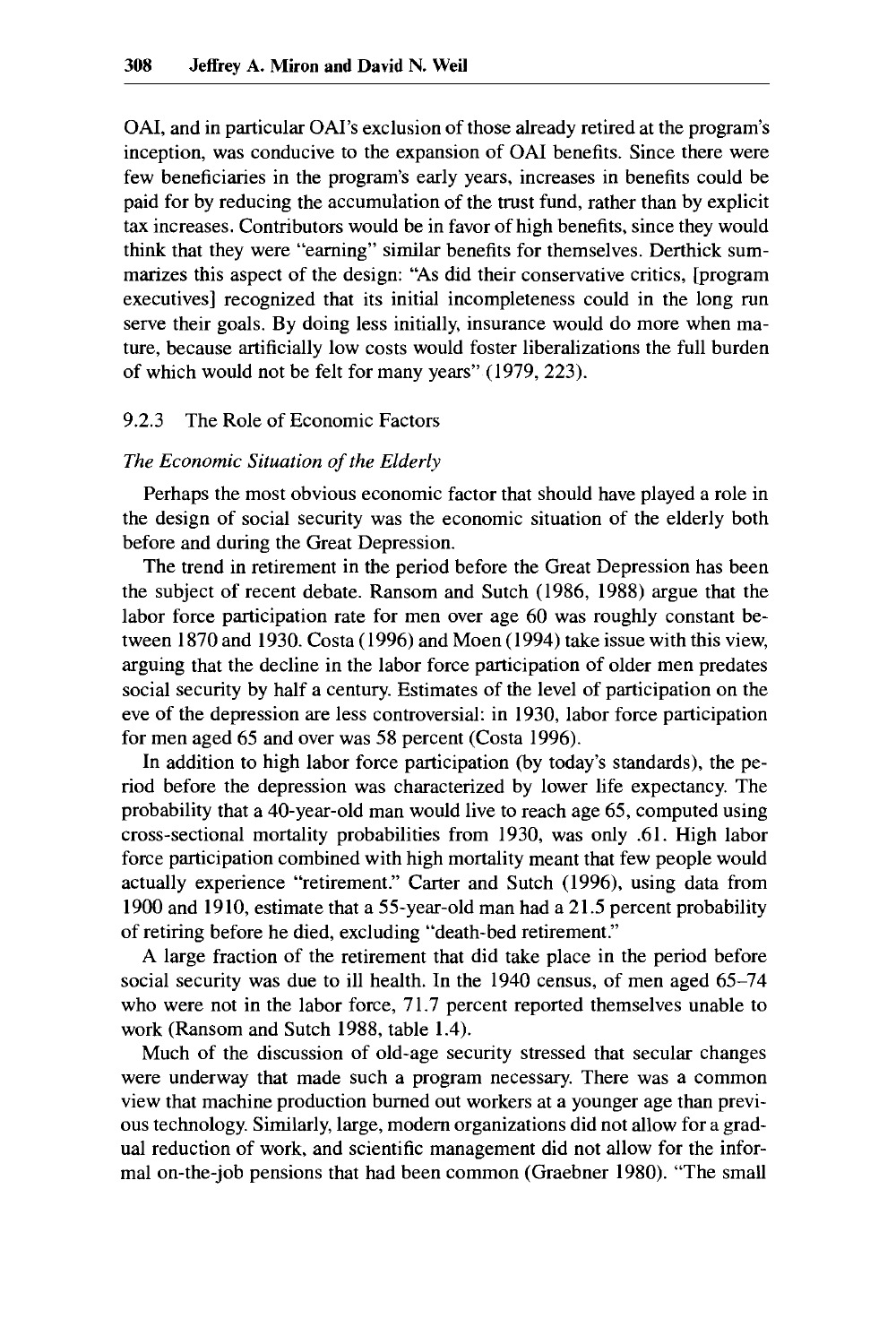shop and business, moreover, which formerly absorbed a considerable percentage of older workers, who dropped out of more strenuous industrial pursuits, are becoming less and less prevalent. This trend reduces the economic opportunities previously open to men and women after their peak of physical activity was passed" (CES 1937, 148).

The CES reported that the fraction of the population aged 65 and over had risen from 4.1 percent in 1900 to 5.4 percent in 1930 and was forecast to reach 7.7 percent by 1950 (CES 1935, table 13). This rapid increase put further pressure on the informal support system for the aged: "This increase of older persons in the group which is employed or seeking work means that, unless the number of employment opportunities increases at the same rate, the competition for employment will become keener and more difficult as time goes on. In such competition the position of older persons tends to become more and more unfavorable" (CES 1937, 143).

Private pensions did exist in the United States in the period before the Great Depression, although they were not very widespread. The CES estimated that 3.5 million workers (roughly 7 percent of the labor force) were covered by pensions in 1930 (CES 1937, 172). To a large extent, these pension plans seem to have been worker discipline devices. The pensions typically had long minimum service requirements, and employees lost all accrued pension eligibility if they quit or went on strike (CES 1937. 172-80; Lubove 1968,132). In 1935, 75 percent of employees of federal, state, and local governments were enrolled in retirement systems. The program for federal workers, established in 1920, required workers to contribute 3.5 percent of their wages to a retirement fund, with varying contributions from their employer (CES 1937, 179).

The CES argued that the Great Depression had greatly exacerbated the plight of the elderly. The committee claimed that the elderly were among the first to lose their jobs. **A** May 1934 survey of people receiving relief and looking for employment showed that of those aged 65 and over, 30.8 percent had been unemployed for over two years, compared with 17.4 for people of all ages (CES 1937, table 31).<sup>13</sup> Since they were more dependent on savings than young workers, the elderly were thought to be especially vulnerable in the financial collapses that accompanied the downturn in output. Finally, the depression put strain on the traditional family support system. The CES estimated that between 30 and 50 percent of the aged were supported by children, friends, and relatives. "During the present depression, this burden has become unbearable for many of the children, with the result that the number **of** old people dependent upon public or private charity has greatly increased" (CES 1935,24). The

<sup>13.</sup> Similar evidence comes from Ransom and Sutch's calculations of labor force participation rates for men from the 1930 population census and the 1937 enumerative check census, adjusted for comparability. The participation rate **for** men aged 55-59 rose from 89.5 to 90.9, and **for** men aged 60-64 rose from 82.6 to 83.7, while the rate for men aged 65-74 fell from 63.1 to 57.7 (Ransom and Sutch 1988, table 1.1). By 1937 **OAA** payments had begun, so some of this decline in labor force participation could have been a response to this program.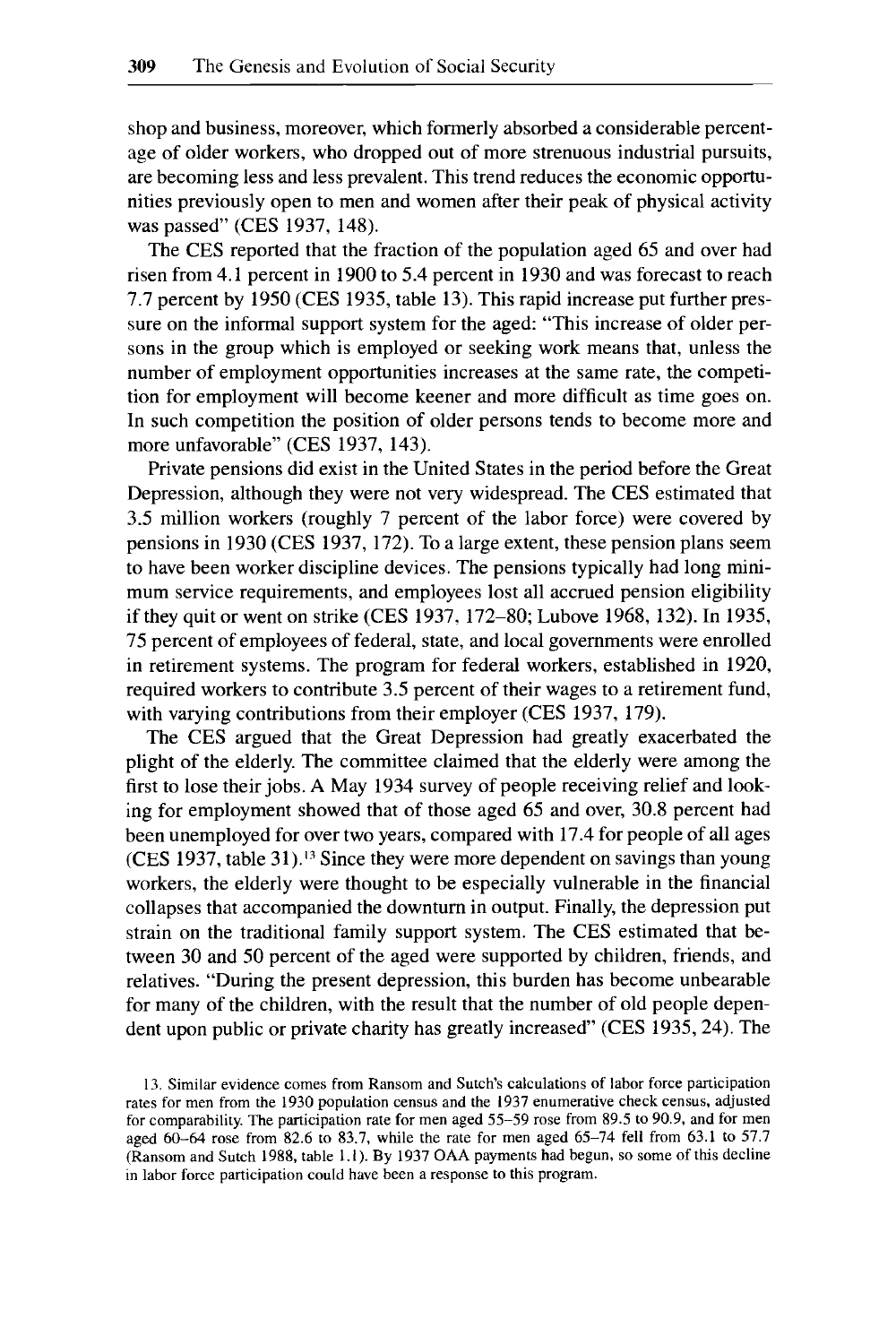CES also argued that the effects of the depression would be felt for a long time to come, since many families had seen their lifetime savings wiped out.

Recent literature has questioned the accuracy of this view as well as the motives of the social reformers who promulgated it. Haber and Gratton (1994) argue that one of the most powerful facts cited by the reformers-the rise in the fraction of the poorhouse population made up of the aged, from 25.6 percent in 1880 to 53.8 percent in 1923-was actually a statistical artifact: the fraction of the population that was aged had grown, while the fraction of the aged in poorhouses remained constant. Weaver (1987) makes the case that prior to the Great Depression, the economic position of the elderly was fairly secure: most owned their own homes and lived off labor income, which was supplemented by emerging private pension plans as well as life insurance and family support.

Gratton (1996) shows that the cross-sectional age-earnings profile for men had the same shape in 1935 as it had in 1890. Though there was a decline in earnings at older ages, it was modest in size and had not changed over time. Gratton's methodology is subject to the major drawback that his data set covers only households with economically active male heads, however; retired or unemployed older workers are excluded. Thus, to the extent that the impoverishment of the elderly took the form of the elimination of jobs, rather than wage reductions, he will be unable to detect it. This point is amplified in examining the effects of the depression, during which low employment, rather than low wages, was the problem facing the economy.

Gratton also questions the conclusion that the depression hit the elderly especially hard. By examining the welfare of the elderly outside the family context, reformers such as those staffing the **CES** drew an exaggerated picture **of**  their plight. Gratton quotes internal analyses by the Social Security Board of a survey from 1935-36, showing, for example, that per capita household income peaked for persons aged 60-64, at \$627. For people aged 65 and over, average per capita income was only slightly lower, \$601. This finding is not as inconsistent with the view of the **CES** as it might at first appear, however, since the reformers were not concerned with the status of the *average* elderly person, but with an unlucky fraction of that group.

# *The High Level of Unemployment*

Economic factors appear to have played a more important role along a different dimension. Social security was created during a time of high unemployment, and it is often argued that one purpose of the program was to reduce unemployment by encouraging elderly workers to leave the labor force. The main way in which social security encourages workers to exit the labor force is through the earnings test: since benefits cannot be collected while one continues to work, the price of retirement is reduced. To the extent that social security represents forced saving during working years, there is also an income effect that encourages retirement.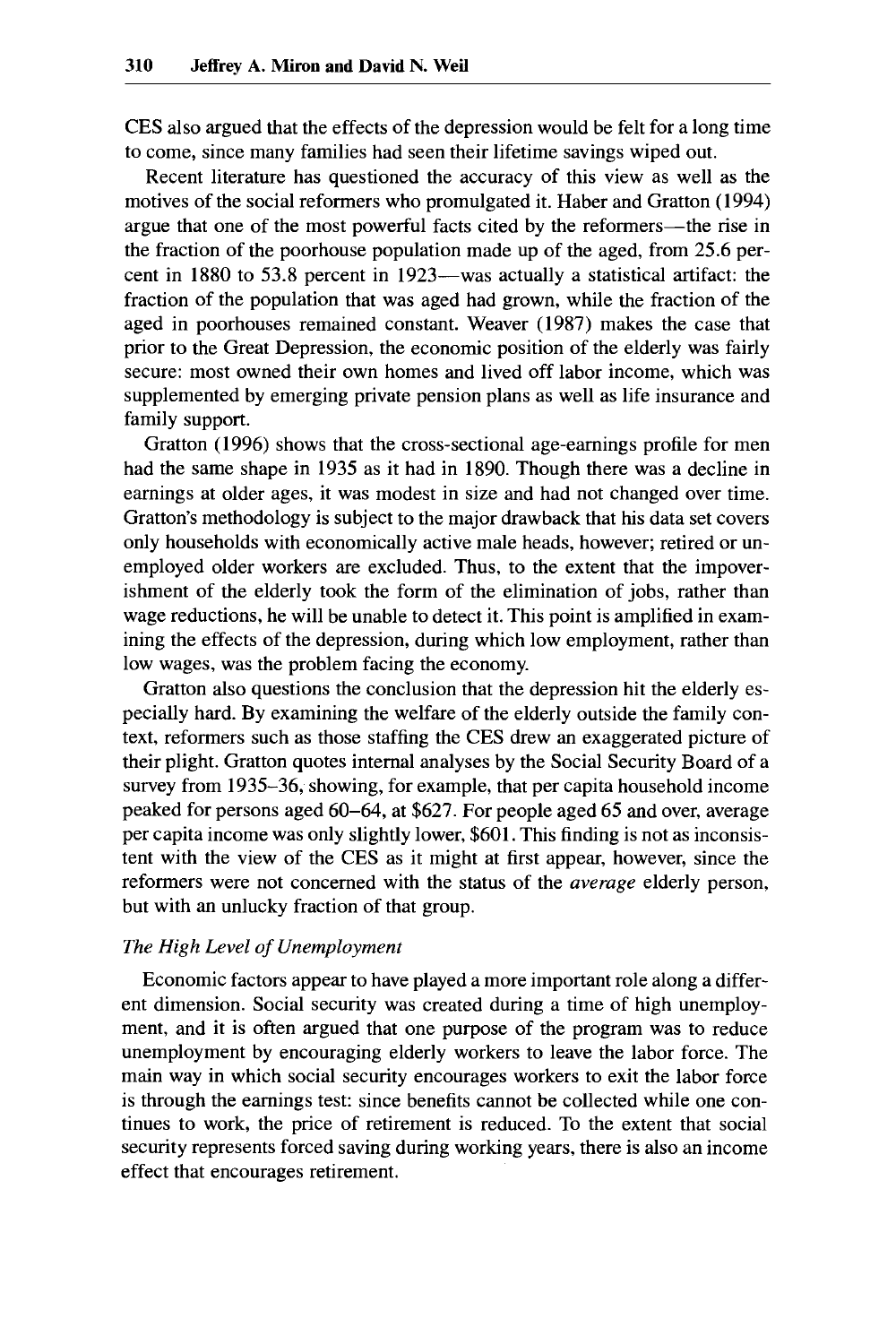Economists generally reject the "lump of labor" view under which such a policy would reduce unemployment in the long run, and several contemporaries denied that this view was the justification for the earnings test. Robert Myers, who began working for the CES in 1934 and served as chief actuary for the Social Security Administration from 1947 to 1970, argued: "Many people assert that the main purpose of establishing the Social Security program was to get older workers to retire and make jobs available for younger workers. Again, this was at most **a** minor factor. Actually not many workers aged 65 and over would be eager to retire on a benefit of about \$15-\$20 a month (when the average wage was about \$90). Moreover, the Social Security program would not be very expeditiously effective in this manner because, under the original 1935 law, monthly benefits would first be payable so long afterward—in 1942!" (Myers 1993, 232).

The lump-of-labor view seems to have been more influential than academically oriented participants in the process let on, however. For example, the CES wrote that "under the method of old-age assistance superannuated persons are encouraged to compete in the labor market as long as possible to eke out a more satisfactory existence. . . . The effect on the employment opportunities of younger men and upon wage rates might prove most unfortunate. Under a system of old-age insurance, the opposite effect would ensue. Since retirement from regular employment could be made a condition for receipt of benefits, the displacement of superannuated workers from the labor market would be accelerated" (CES 1937, 198). Similarly, debates in Congress stressed the role of the program in reducing unemployment. Barbara Armstrong, one of the small group within the CES involved in designing OAI, recalled that "the interest of Mr. Roosevelt was with the younger man" (quoted in Graebner 1980, 186) and that one of the intended functions of the program was to create job opportunities for the young.

As to Myers's argument that the earnings test could not have been targeted at unemployment because it would have no effect until 1942, it should be recalled that in the mid-l930s, it was not obvious that unemployment was a temporary problem. Robert Wagner, the Senate sponsor of the Social Security Act, argued that even in normal times technology would create a large group of unemployed workers, which social security could encourage to leave the labor force (Graebner 1980, 185; for more on this point, see 184-90).

#### **9.3 The Subsequent Development of Social Security**

### 9.3.1 Changes in the Program

# *Extensions* of *Coverage*

One important change that has occurred in social security has been extensions of coverage to groups of workers not initially included in the system. The fraction of the labor force covered rose from 63.7 percent in 1940 to 77.8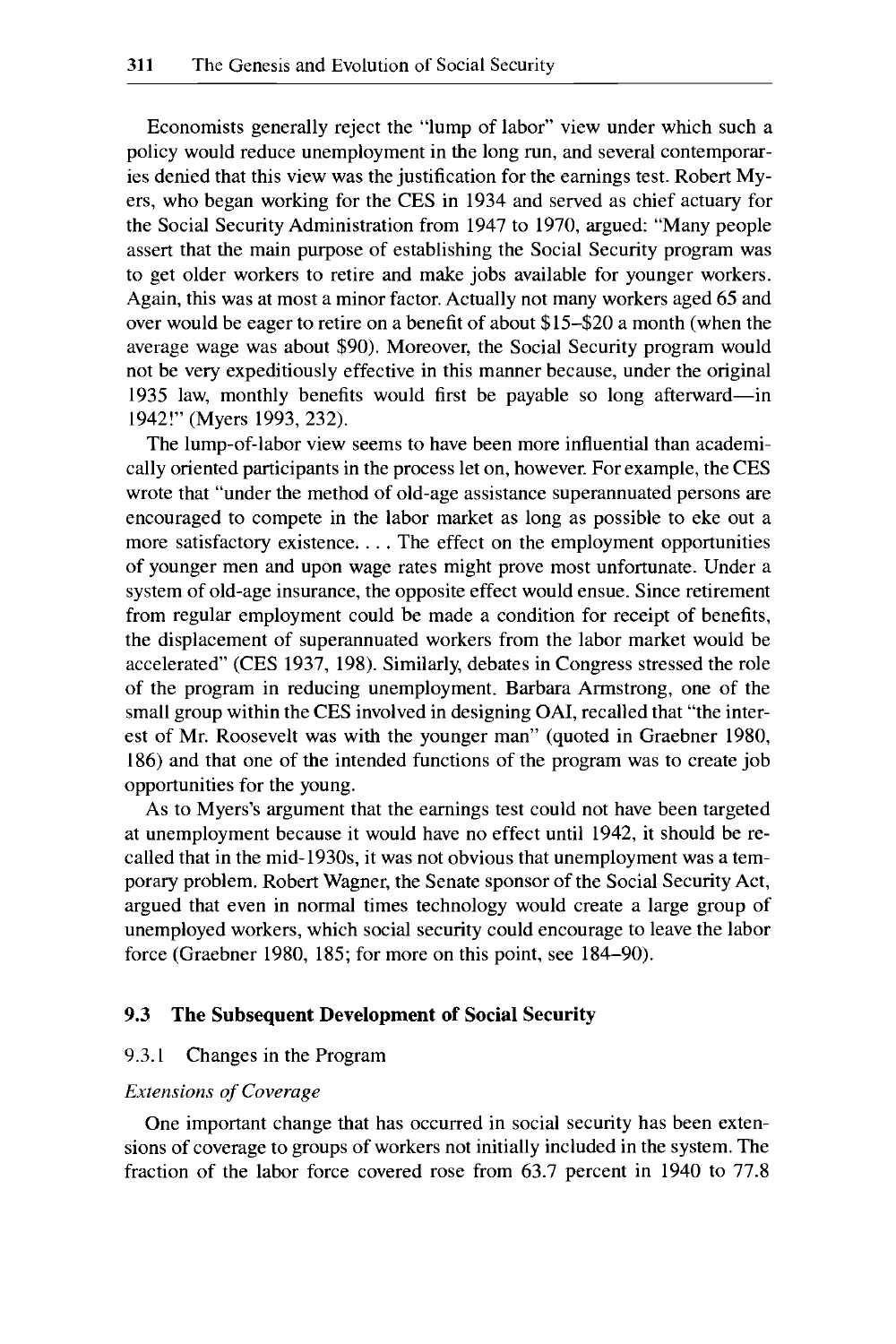

**Fig. 9.1 Scheduled and actual OASI tax** rates

percent in 1950, due largely to the decline in unemployment. The 1950 act extended coverage to nearly all private employees, including regularly employed farm and domestic workers, government employees not covered by existing retirement systems, and some nonfarm, self-employed workers. A total of 10 million new workers were brought into the system, bringing the fraction of the labor force covered to 93.7 percent in 1951. The 1954 act brought in self-employed farmers, and the 1956 act brought in all self-employed professionals other **than** physicians (who were covered in 1965). The 1983 act extended coverage to federal civilian employees hired after that year (Myers 1993,232-38). By 1993,97.6 percent of the labor force was covered.

These extensions in coverage were unquestionably expansions in the scope of social security. Nevertheless, it is natural to view these as consistent with the plans of social security's architects. The expansion of coverage to all workers was a goal espoused by the 1937-38 ACSS as well as all those that followed it (see ACSS [1938] 1977, 39-41; Ball 1988; Myers 1993, 234, 478).

#### *Taxes and Trust Fund*

Figure 9.1 shows actual OASI tax rates as well as the scheduled paths of future tax rates incorporated into the 1935, 1950, and 1965 acts.<sup>14</sup> Politicians persistently failed to anticipate how high tax rates would have to rise in the

**14.** Schedules for future tax rates were included in all of the acts but are not shown here for clarity. See HHS (1994b, table **E)** for the full set.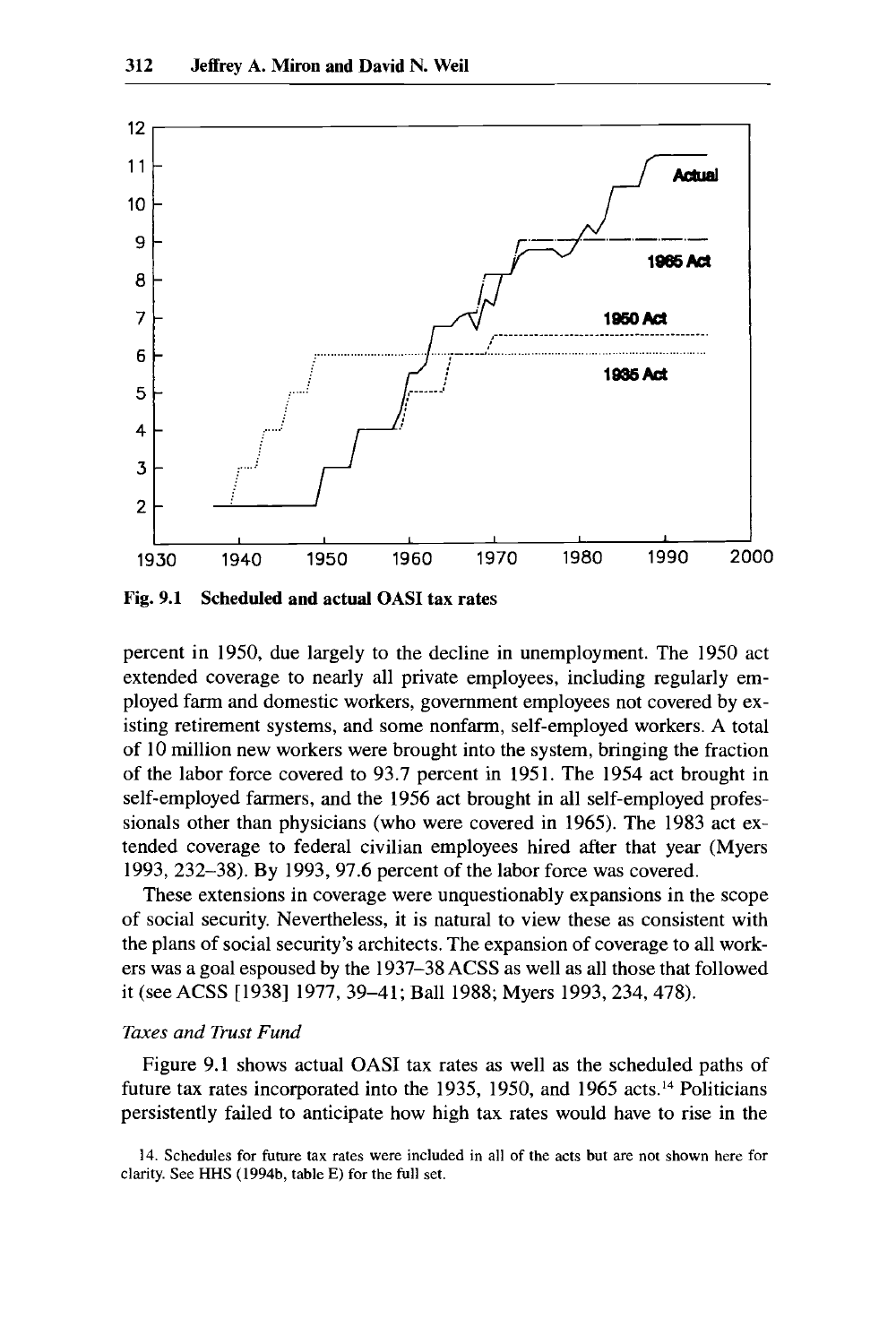long run. But in the early years of the program there was an equally significant mismatch between expectations and reality: Congress repeatedly refused to implement scheduled tax increases, despite strong objections from the Social Security Administration. They refused both because of already high taxes during the war and because **of** conservative fears of the consequences of building up a large trust fund.<sup>15</sup>

Not surprisingly, given the frequent adjustments of benefit formulas and tax rates, the social security trust fund has not followed the path envisioned by the system's planners. Indeed, no large trust fund ever appeared. Under the original plan, interest on the trust fund should have covered roughly one-third of benefits when the system was mature. In fact, interest on the trust fund covered 27 percent of benefits in 1950 (when the system still had few beneficiaries), 4.8 percent in 1960, 5.3 percent in 1970, 1.8 percent in 1980, and 7.3 percent in 1990 (the last figure reflecting the buildup of the trust fund scheduled under the 1983 act; calculations based on Myers 1993, table 10.29).

#### *Benefits*

**A** second major class of legislative changes in social security has been to the formula for paying benefits. The 10 million new workers who were brought under social security in the 1950 act, as well as those already covered, were given a "new start" by basing the calculation of benefits on average wages after 1950. Thus, members of the newly covered groups who retired soon after 1950 (having contributed for at least six quarters) received full benefits, and a large transfer. The 1950 act also eliminated the increment for additional years of contributions that had been present in the 1939 system (and in turn had been **a**  watered down remainder of the 1935 act, which based benefits on cumulative wage credits). The effect of this change was to eliminate the gradual rise in the replacement rate discussed above. Under the 1950 act, the replacement rate would be the same for workers retiring soon, with short contribution histories, as it would for workers retiring later, with full histories of contributions. To offset this, the level of benefits was lowered.

The period since the enactment of social security has seen both rapid real wage growth and high inflation. The Social Security Act did not anticipate either of these eventualities. It may be that this was because they were not

15. The ceiling for wages on which taxes were assessed, set at \$3,000 by the 1935 act, was not adjusted until 1950, with the result that the fraction of wages in covered employment subject to the tax fell from 92 percent to 79.7 percent. Between 1950 and 1968, the ceiling was adjusted on an ad hoc basis-the fraction of wages subject to the tax was set at roughly 80 percent by each new act but fell between acts as wages rose. At the most extreme, in 1965 only 71.3 percent of wages were subject to tax, and in that year 36 percent of workers had earnings that exceeded *the*  ceiling (compared to 3 percent in 1939). Under the 1972 act, the ceiling was indexed to the average level of wages, but legislation in 1973 and 1977 raised the ceiling beyond the increase due to wage growth. By 1983, 90 percent of wages were subject to tax. Since then the fraction has fluctuated between 85 and 90 percent. In 1993, 6 percent of workers had earnings that exceeded the ceiling. See Myers (1993, table 3.4; **HHS** 1994b, 9).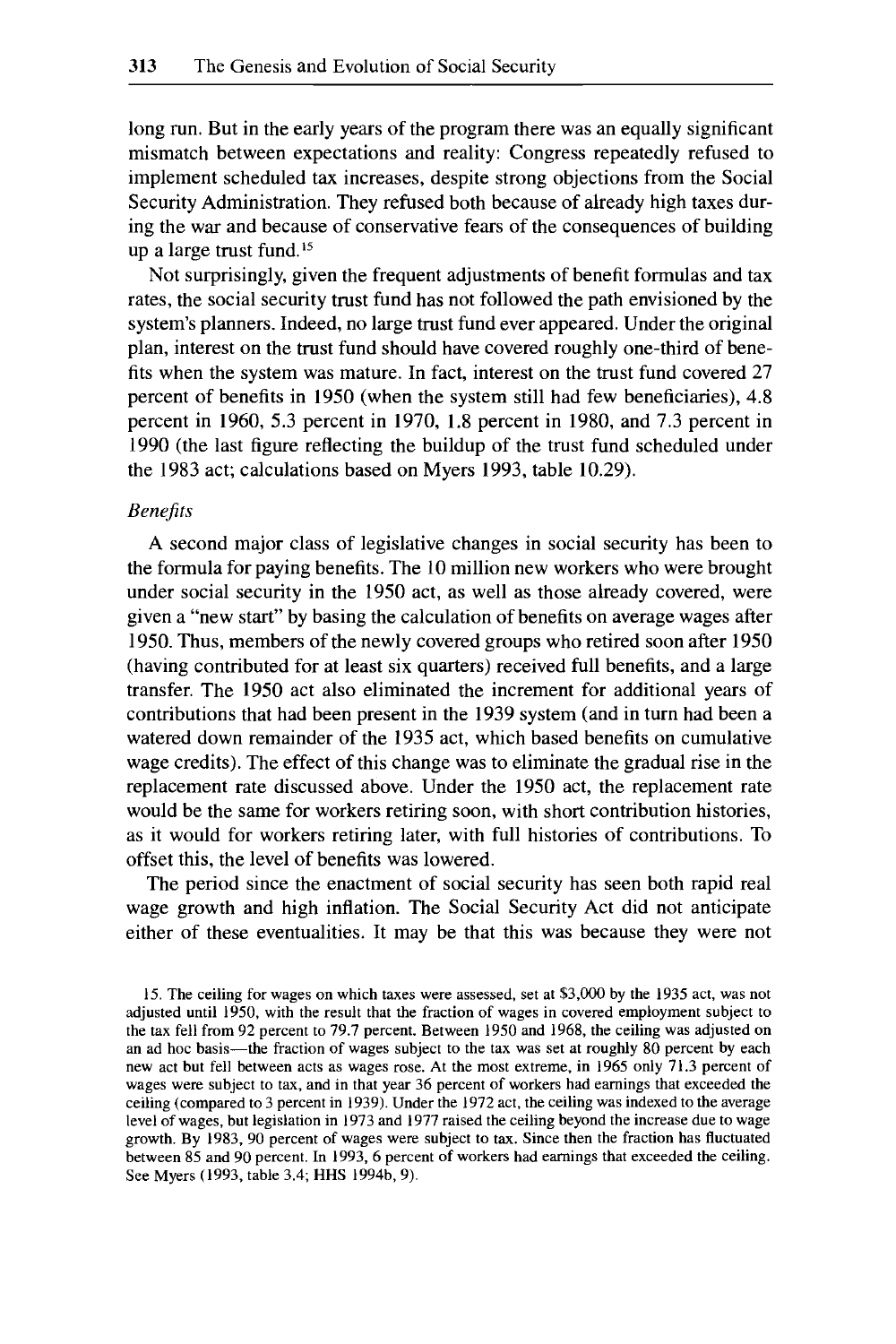| Year Cohort<br>Turns 65 | Replacement Rate<br>in First Year of<br>Retirement | <b>Real Rate</b><br>of Return $(\%)$ | Value of<br>Transfer at<br>Age 65 | Transfer as<br>Percentage of<br>Lifetime Earnings |
|-------------------------|----------------------------------------------------|--------------------------------------|-----------------------------------|---------------------------------------------------|
| 1940                    | 39.1                                               | 135.1                                | 21,800                            | 4.45                                              |
| 1945                    | 25.9                                               | 37.4                                 | 34.087                            | 6.29                                              |
| 1950                    | 23.5                                               | 23.5                                 | 48.120                            | 8.16                                              |
| 1955                    | 52.1                                               | 18.8                                 | 72.884                            | 11.24                                             |
| 1960                    | 49.0                                               | 14.6                                 | 89.895                            | 12.47                                             |
| 1965                    | 46.4                                               | 12.1                                 | 105.278                           | 12.98                                             |
| 1970                    | 47.9                                               | 10.3                                 | 122.907                           | 13.59                                             |
| 1975                    | 58.0                                               | 8.85                                 | 137.437                           | 13.67                                             |
| 1980                    | 66.7                                               | 7.66                                 | 158,906                           | 14.24                                             |
| 1985                    | 59.1                                               | 6.20                                 | 125,576                           | 10.27                                             |
| 1990                    | 61.2                                               | 5.66                                 | 135,466                           | 10.34                                             |
| 1995                    | 61.7                                               | 4.79                                 | 122,512                           | 8.74                                              |

**Table 9.2 Actual Characteristics of OASI** 

*Source:* Steuerle and Bakija (1994, tables A.2, A.9, A.6, and A.7). Calculations assume a sameage couple with nonworking wife and husband earning the average wage with a continuous work history retiring at age 65. The transfer is in 1993 dollars, calculated using a 2 percent real interest rate.

viewed as likely occurrences; alternatively, it may be taken as evidence that revisions of the program were expected and that therefore there was no need to put in place any mechanism for automatic adjustment.<sup>16</sup>

Prior to the 1977 act, adjustments for real wage growth and inflation were made on an ad hoc basis and were indistinguishable in structure from changes in the real level of benefits. The formula for determining benefits remained based on average monthly wages (up to a maximum), unadjusted for changes in price level. Had the benefit formula remained unchanged, its progressivity would have resulted in falling replacement rates. Indeed, over the period 1939- 50, in which the benefit formula remained static, this is exactly what happened. Between 1950 and 1975 there were 11 different benefit formulas.

Table 9.2 shows the replacement rate for newly retiring workers with average wages. The rise in the replacement rate reflected changes in benefits that intentionally went beyond adjustments for inflation. Changes in the benefit formula affected both new retirees and those who were already receiving benefits. In the context of rising wages, changes in the formula that kept the replacement rate for new retirees constant would at the same time raise real benefits for those already retired because of the progressivity of the benefit formula.

Under the 1977 act (taking effect in 1979), benefits were based on average

<sup>16.</sup> As some evidence for the former view, the CES wrote in a different context (specifically, arguing that **shorter** working lives due to strenuous industrial jobs were not accompanied by higher wages that would allow saving **for** retirement) that over the period 1890-1928, "when real rather than nominal earnings are analyzed, popular impressions of greatly increased earnings in this country during the last **four** decades prove to be based **more** upon fiction than upon fact" **(CES**  1935, 148). Nonetheless, this argument does acknowledge that nominal earnings had risen.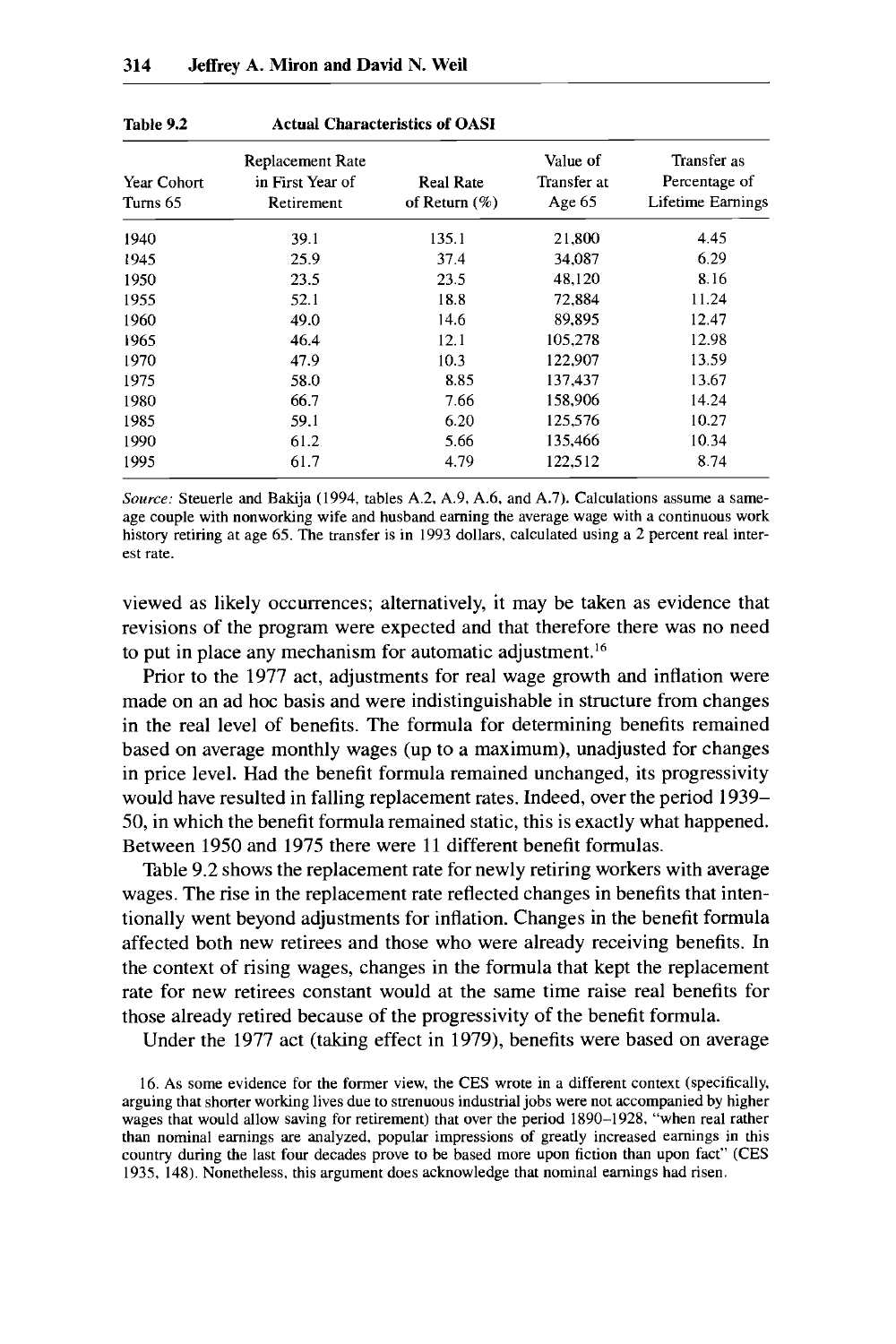lifetime wages deflated by the average level of wages in the economy, and the benefit formula was frozen. Further, benefits for new retirees and for existing retirees were "decoupled." Benefits, once started, were thereafter held constant in real terms. The widow's benefit was increased from 75 percent of the primary worker's benefit under the 1939 act to 82.5 percent in 1961 and to 100 percent in 1972.

Several of the changes discussed above served to increase the size of the intergenerational transfer received by early cohorts of retirees as well as to increase the number of cohorts that received such transfers. The failure to enact tax increases in the early years of the program reduced lifetime contributions for early cohorts. Changes in the benefit formula (in particular, the moving forward in 1950 of the time at which the replacement rate would reach its steady state level) increased its generosity. And changes in life expectancy increased the actuarial value of the stream of annuity payments.

Examining the effects of each of these changes individually would be beyond the scope of this paper. As a measure of their combined effect, table 9.2 presents calculations from Steuerle and Bakija (1994). The table shows that the rate of return implicitly earned on social security contributions fell over time but did so much more slowly than had been scheduled under the 1939 act (shown in table 9.1). The cohort retiring in 1970, for example, received an average rate of return **of** 10.3 percent, compared with a rate of 7.0 percent planned in the 1939 act.17 Although the rate of return fell monotonically, the same was not true of the size of the total transfer received (present value of benefits less present value of contributions). The cohorts retiring around the decade of the 1970s made larger "investments" (in the form of contributions) than those that came before them and earned higher rates **of** return than those that followed—the combination meant that these cohorts received the largest transfers, either in absolute terms or as a fraction of lifetime earnings.

# Earnings *Test*

The earnings test is probably the area in which the original design of social security has been most significantly altered. Successive social security acts liberalized the test along multiple dimensions. Recipients aged 75 and over were exempted from earnings limits in 1950, and this limiting age was lowered to 72 in 1954 and 70 in 1970. The original "all or nothing" approach, under which a recipient lost his entire benefit for any month during which wages exceeded a cutoff, was replaced by a system in which benefits were reduced 1-for-1 with wages over an "annual exempt amount" in 1954. In 1972, the offset was lowered to 1-for-2 and under the 1983 act was lowered to 1-for-3

<sup>17.</sup> Boskin and Puffert (1988) conduct a similar analysis and conclude that the real rate of return on social security contributions for cohorts that reached age 65 before 1977 averaged 11.2 percent. The cohort retiring in 1978-87 received 5.7 percent; the 1988-97 cohort received 3.7 percent; and the 1998-2007 cohort will receive 2.75 percent. Subsequent cohorts will receive between 2.0 and 2.3 percent real returns, assuming no future changes in the program.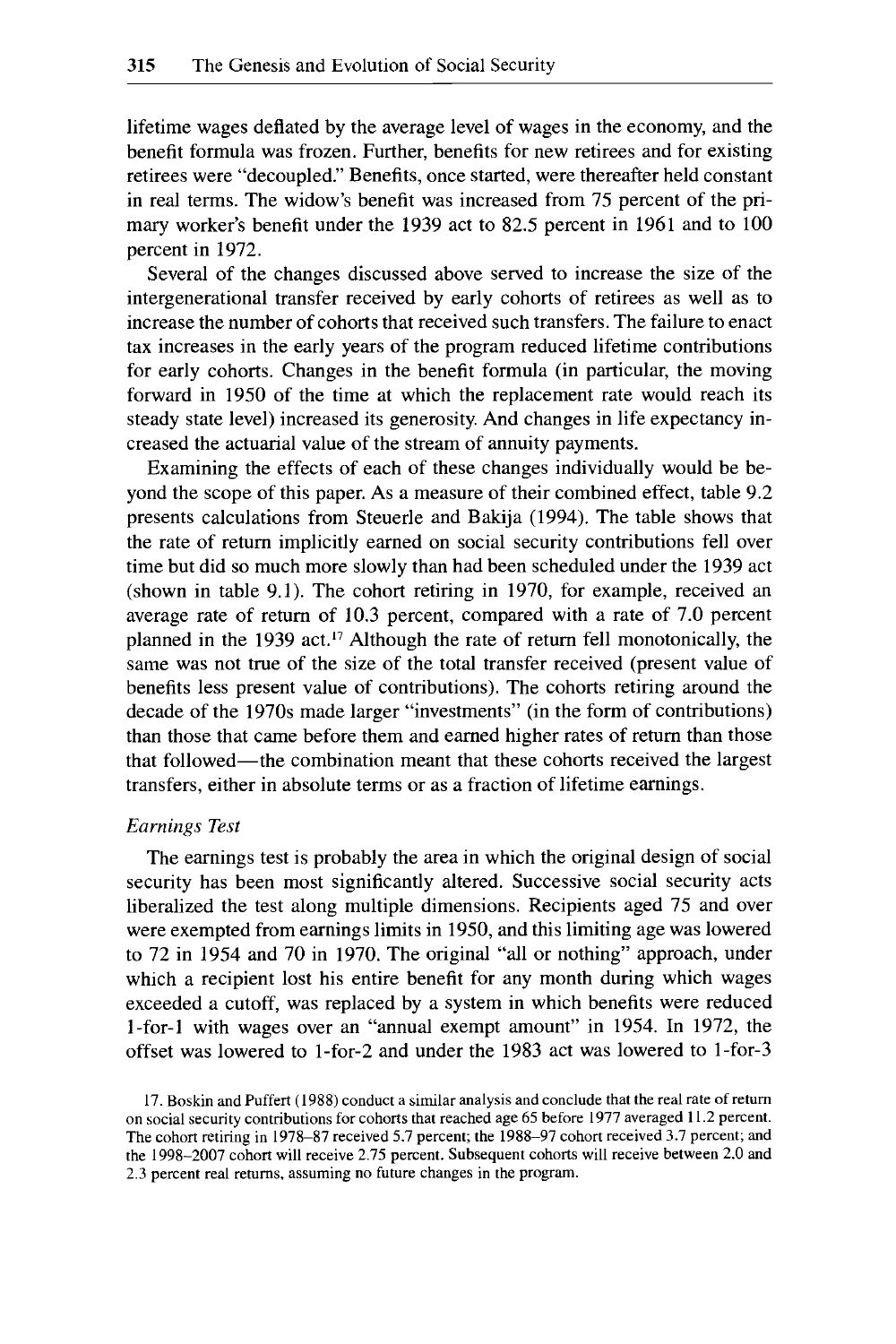for recipients aged 65 and over. At the same time, annual exempt wages have risen as a fraction of the average wage: in 1935 the cutoff was equal to roughly 15 percent of average wages; in 1994 it was 34 percent for recipients below age 65 and 47 percent for those above. The annual exempt wage for recipients aged 65-69 is currently scheduled to rise from \$11,160 in 1994 to \$30,000 in 2002. A "delayed retirement credit" was introduced in 1972 (and subsequently expanded), which increases benefits to partially make up for delayed retirement and benefit reductions caused by the earnings test.<sup>18</sup> The only major reversal in this trend came with the 1983 act, which provided for the inclusion in gross income for income tax purposes of up to one-half of social security benefits for households with sufficiently high wealth or income (raised to 85 percent in 1993).19

Why was the earnings test so thoroughly weakened? Brown argues that "the lack of understanding of those who believe that they have some 'equity' in full benefits at 65, regardless of the purpose of the system, may have been a political factor in accelerating the liberalization of the earnings test" (1977, 12-13). What Brown interprets as a lack of understanding of the equity-adequacy trade-off might also have been a simple downweighting of adequacy as a consideration. Another possibility is that, with the end of the Great Depression, the motive of reducing unemployment by removing older workers from the labor force was less salient. As we discuss further below, a final reason for the weakening of the earnings test was a change in the environment in which social security functioned.

# *Overall Size of the Program*

At first glance, one might be tempted to conclude that the most important change in social security has been its growth. Total **OASI** benefit payments were 0.33 percent of GDP in 1950, 2.8 percent of GDP in 1970, and 4.0 percent of GDP in 1990. Of course, much of this growth had been planned from the start. OAI had been designed gradually to replace OAA as covered workers retired. Table 9.3 shows that this is what happened. (OAA was replaced by a purely federal program, supplemental security income [SSI], in 1974.) Similarly, the extension of coverage to additional workers had been planned from the outset. Nevertheless, many of the legislative changes discussed above served to expand the program's scope.

Is social security much larger than it was originally designed to be? Different measures would seem to tell different stones. The fraction of the average worker's preretirement income replaced by social security is today almost exactly the level designed in the 1939 program. But the payroll tax rate, originally

<sup>18.</sup> For a more detailed discussion, see Myers (1993, 270-78).

<sup>19.</sup> The additional tax revenue generated was transferred back to the social security trust fund. Since the thresholds for inclusion in taxable income were not indexed, the fraction of beneficiaries would grow over time. The value of these receipts was 1.2 percent of total benefits in 1984 and 1.5 percent of total benefits in 1991 (HHS 1992, tables 4.A3 and 4.A4; Myers 1993, 278-79; Steuerle and Bakija 1994, 217-29).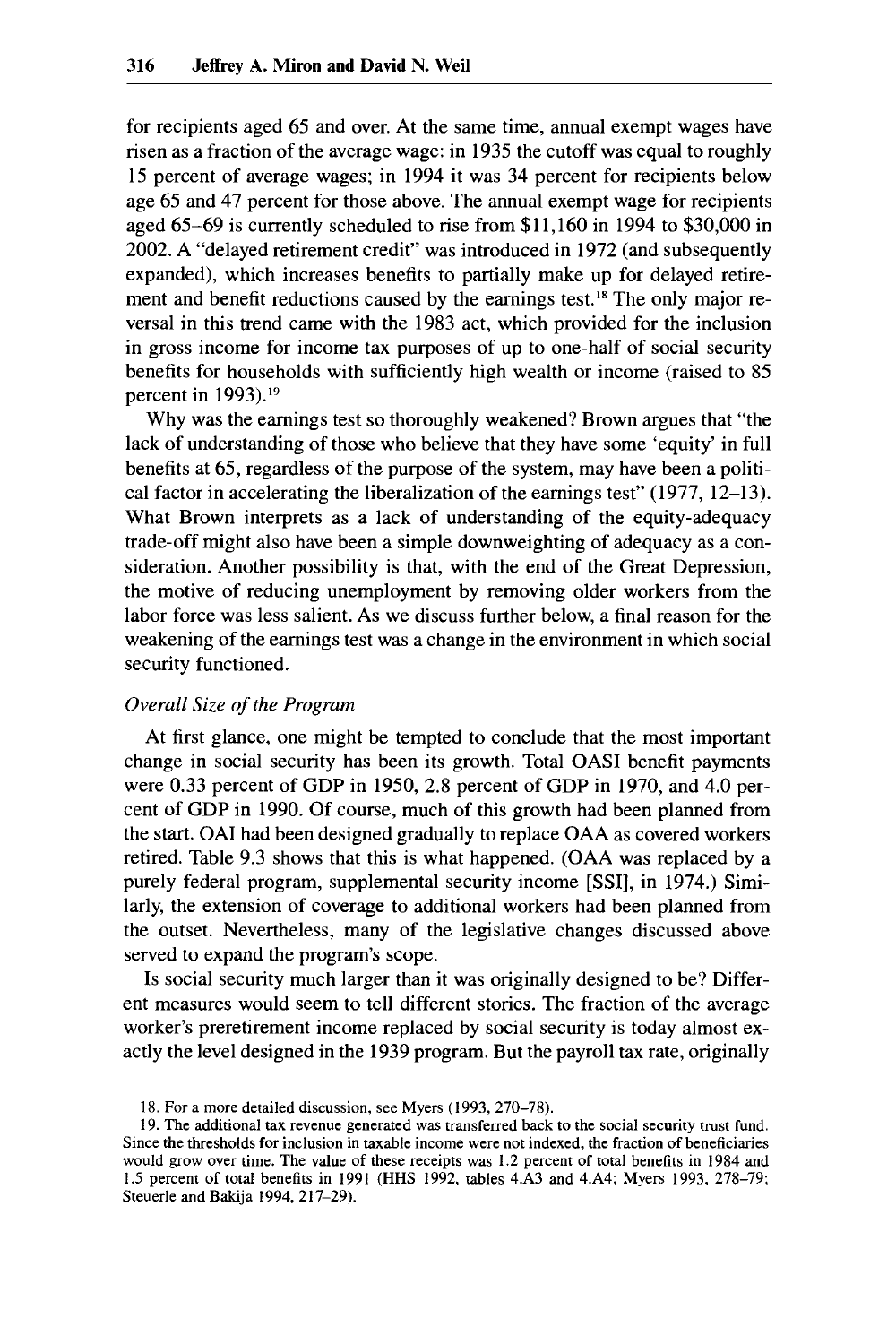| Year | <b>OASI</b> | <b>OAA/SSI</b> | Both OAA/SSI<br>and OASI |  |
|------|-------------|----------------|--------------------------|--|
| 1940 | .7          | 21.7           | $\cdot$                  |  |
| 1945 | 6.2         | 19.4           | .5                       |  |
| 1950 | 16.4        | 22.4           | 2.2                      |  |
| 1955 | 39.4        | 17.9           | 3.4                      |  |
| 1960 | 61.6        | 14.1           | 4.1                      |  |
| 1965 | 75.2        | 11.7           | 5.2                      |  |
| 1970 | 85.5        | 10.4           | 6.3                      |  |
| 1975 | 90.4        | 11.1           | 7.8                      |  |
| 1980 | 91.4        | 8.7            | 6.1                      |  |
| 1985 | 91.7        | 7.1            | 5.1                      |  |
| 1990 | 92.4        | 6.6            | 4.6                      |  |

**Table 9.3 Percentage of the Population Aged 65 and Over Receiving Benefits** 

*Source;* **HHS** (1992, **table 3C5).** 

scheduled to rise to  $6$  percent, is now  $11.2$  percent.<sup>20</sup> If one uses benefits as a measure, OASI is as large as it was scheduled to be. If one uses tax rates, it is twice its intended size.

The key to reconciling these two measures is to recall that under the original plan, interest on a large trust fund was to supplement contributions. Since the trust fund was never accumulated, taxes today are higher than initially planned, while benefits are not. As we showed above, the original plan called for benefits to be in the neighborhood of 10 percent of payrolls. Since both replacement rates and the ratio of workers to beneficiaries are roughly at their forecast levels, it should be the case that the size of benefits relative to total payrolls is also at the level that would have been expected.<sup>21</sup> In fact, benefits in 1994 were 10.7 percent of taxable payrolls (contributions were higher since the program is belatedly building up a trust fund).

Does this mean that benefits are a better measure of the program's size than **tax** collections? We think that the answer is yes, for a reason that has been stressed most forcefully by Kotlikoff (1986): the collection of a "trust fund" is largely an accounting exercise. Social security's trust fund has never been invested in anything other than debt of the federal government. Thus, had the system built up a large trust fund on which it was earning interest, current OASI contributions would be lower, but the government would have an additional large item for "interest on the social security trust fund" in its spending. And this interest would have to be funded out of other tax revenue. From the point of view of flows of money between the government and the public, a policy in which social security builds up a trust fund holding government debt

<sup>20.</sup> In **addition to OASI, payroll taxes are also collected for disability insurance, with a current tax rate of** 1.2 **percent, and hospital insurance (one** of **the two parts of Medicare), with a current tax rate of** 2.9 **percent.** 

<sup>21.</sup> **There are a number of other effects, only some of them offsetting, that are ignored in this rough statement.**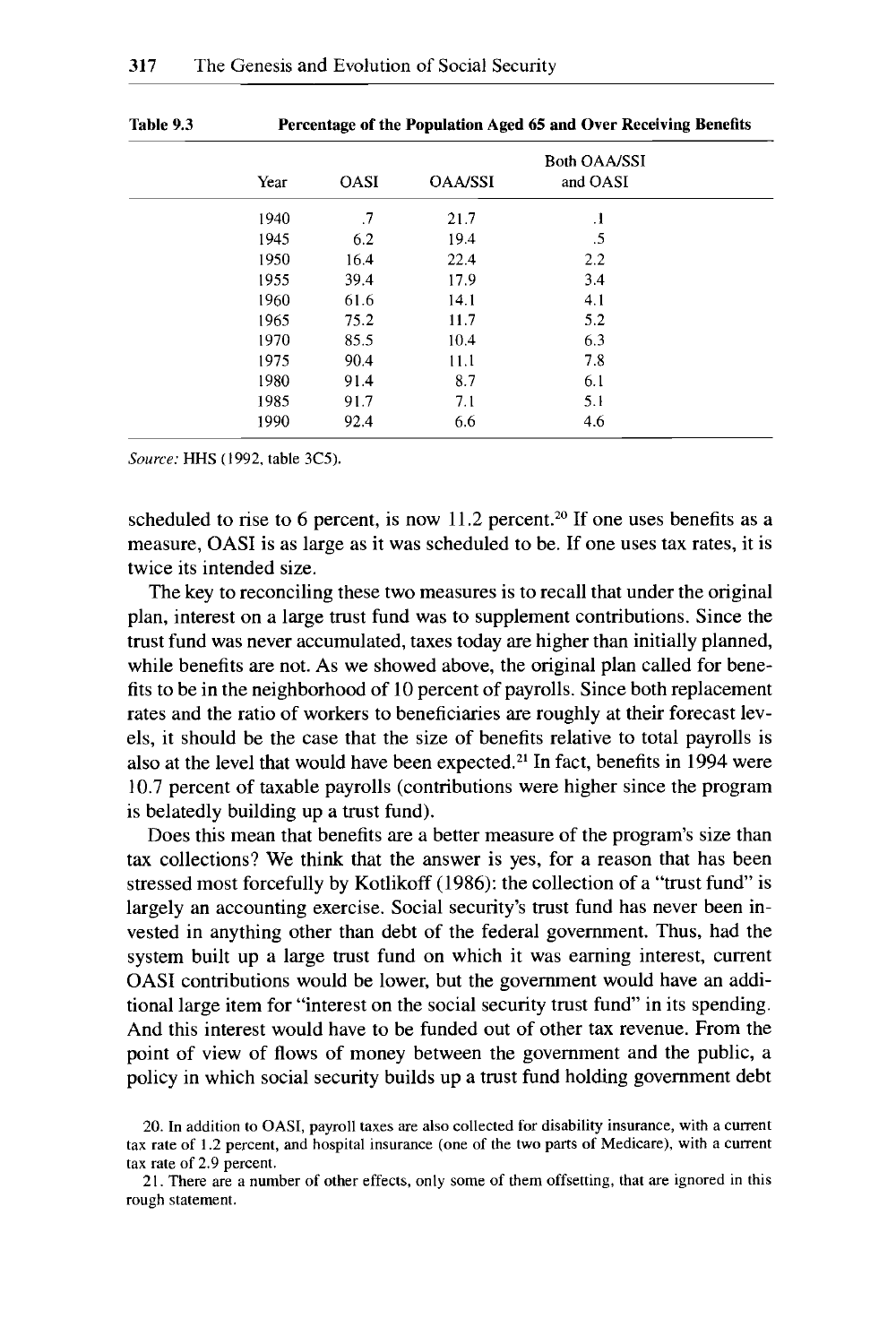is the same as a policy in which social security taxes are initially lower, and in which the rest of the government runs a smaller deficit.<sup>22</sup>

Thus, an observer from 1939 would not be surprised at the size of social security today, although the path by which the current state was reached was not that which had been planned initially.

# 9.3.2 Changes in the Economic Environment

# *Demographic Changes*

One of the factors that has led to recent problems in social security is the changing ratio of elderly recipients to young contributors. That demographic change would be a problem was recognized from the beginning. The actuaries of the **CES** estimated that the fraction of the population aged 65 and over would rise from **5.4** percent in 1930 to 9.3 percent in 1960 and 12.6 percent in 1990. The figure for 1960 turned out to be too high by 0.1 percent, and that for 1990 too high by  $0.4$  percent.<sup>23</sup>

This accuracy in forecasting the percentage of the population that would be elderly conceals two offsetting errors. The CES assumed no change in mortality, although it noted the possibility of a mortality decrease. Indeed, Ransom and Sutch (1986, 1988) argue that changes in life expectancy for men over age 60 were insignificant in the six decades prior to the creation of social security, so such an assumption might not have been unwarranted. Compensating for this error, the **CES's** assumptions for the birthrate and immigration were far too low. Their estimate for total population in 1990 was 15 1 million, compared with an actual population of 258 million.

The change in the relative size of the elderly and working-age populations has mostly been due to declines in the birthrate. At the same time, changes in longevity have meant that any given benefit structure will produce a larger transfer to each elderly person. Women's life expectancy at age 60, which had risen by 1 year between 1900 and 1930 (when it was age 76), rose by 3.6 years between 1930 and 1960, and by 2.9 years between 1960 and 1988. The increase for men was similar (Faber 1982; **HHS** 1992). For a transfer program financed on a pay-as-you-go basis, all that is relevant in determining the tax rate is the ratio of workers to beneficiaries. For a funded system, changes in life expectancy are also important. Thus, the move away from accumulating a trust fund meant that no adjustment had **to** be made for changes in longevity that were matched by higher-than-expected birthrates.

22. This point was recognized in the early debates over social security financing. Edwin Witte stressed that building **up** a trust fund, even if the government did **so** simply by borrowing money from itself, was a matter of "honest bookkeeping." Similarly, Arthur Altmeyer, in the debates about raising **OASI** taxes during the war, argued for building up a trust fund as a way of making concrete the promise to pay future benefits. *See* Parker (1942, chap. 21) and Derthick (1979, chap. 11).

<sup>23.</sup> CES (1935, table 13, **p.** 24; **CES** 1937, 139-41). The ACSS quotes a more extreme estimate by the National Resources Committee that by 1980, 14-16 percent of **the** population would be aged 65 and **over** (ACSS [1938] 1977, 15).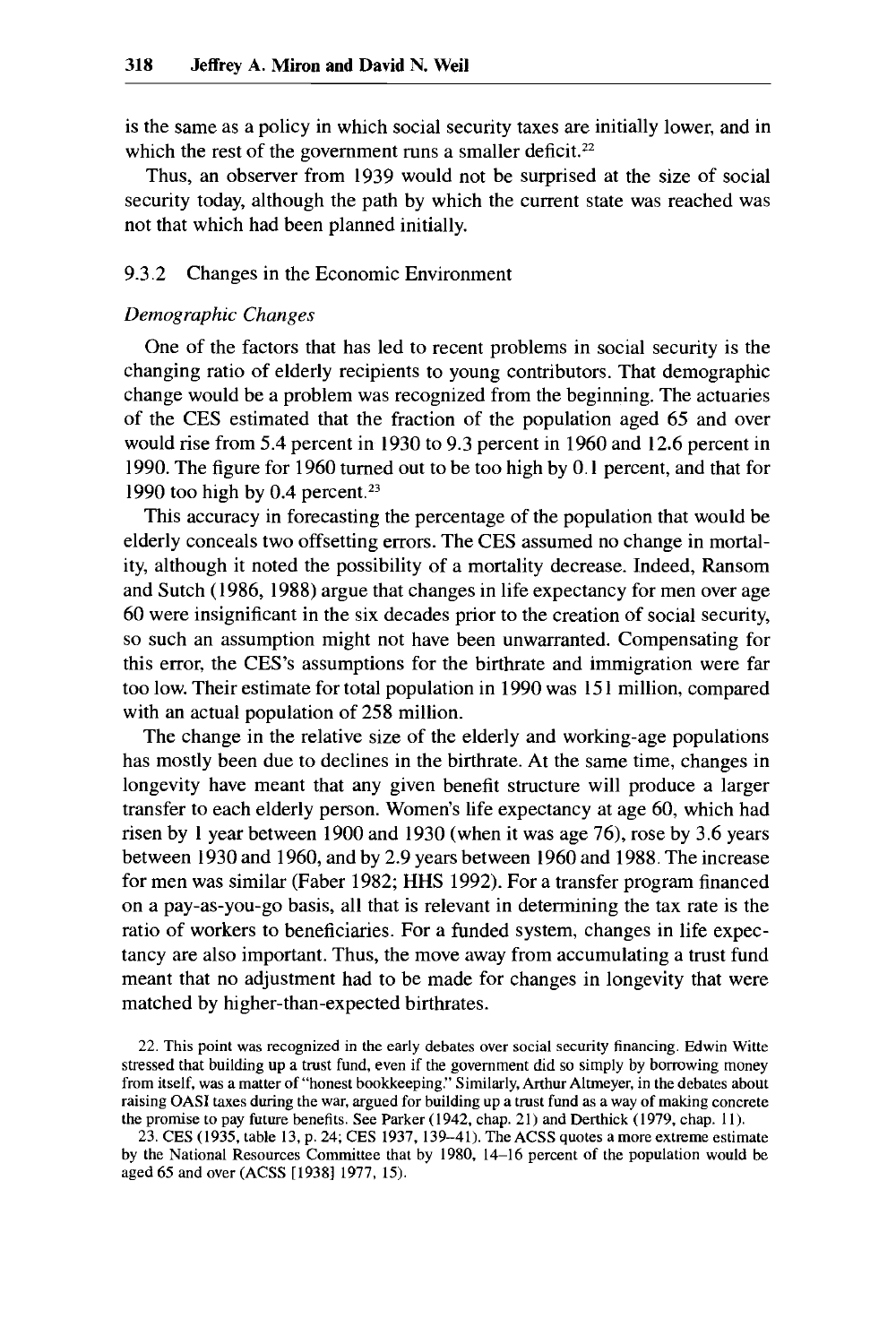# Changes *in* the Nature of Retirement

As discussed above, there is disagreement over how the prevalence of retirement changed in the years before the creation of social security. But in the years since, the change has been dramatic. The labor force participation rate for men aged 65 and over fell from 58 percent in 1930 to 15.6 percent in 1993. Although some of this decrease was due to changes in life expectancy, agespecific participation rates have fallen steeply as well (Costa 1996; Lumsdaine and Wise 1994). At the same time, more people lived to reach retirement. Using cross-sectional life tables, the probability that a 40-year-old man would live to age 65 rose from .61 to .80 between 1930 and 1990.

Although labor force participation declined, the economic status of the elderly improved. Private pensions expanded in the period after World War 11. In 1984, 39 percent of people aged 65 and over were collecting pension benefits from some source (Lumsdaine and Wise 1994). The poverty rate among people aged 65 and over was 12.2 percent in 1993, compared with 15.1 percent for the population as a whole. In 1970, the poverty rate among the elderly had been 24.6 percent **(U.S.** Bureau of the Census 1995, tables 747 and 748). The increased affluence and independence of the elderly was reflected in changes in living arrangements. The probability of a retired man aged 65 or over being a household head rose from less than 65 percent in 1930 to roughly 90 percent in 1990 (Costa 1996).

Prior to the depression, retired workers were, to a large extent, physically unable to work. In subsequent decades, the link between retirement and disability was greatly weakened. In 1941, 3 percent of men who began receiving social security at age 65 said that they had retired because they preferred leisure to work. By 1982, the figure had risen to 48 percent (Costa 1996, chap. 7). Costa shows that the age-specific prevalence of degenerative disease among the elderly has fallen significantly and that health has become less important to the labor force decisions of the elderly over the course of the twentieth century. Retirement has become a time of vigor and recreation.

Together, these shifts constituted a change in the very nature of retirement. Retirement was no longer an unusual state, comparable to illness, into which some unlucky people would fall. It became an expected part of life. How much of this change is itself due to social security is a matter of debate (see Costa 1996; Lumsdaine and Wise 1994). But the change also had implications on what social security could or should do.

The original conception of social security had been as a form of *insurance* against income loss due to age and infirmity. The designers of the system repeatedly stressed that it was a form of "social insurance." The very name "social security" emphasized the unpredictability of the needs to be addressed. But the essence of insurance is that not everyone experiences a claim on it. Over time, retirement went from being unusual to being the norm.

The area in which the change in the nature of retirement is most closely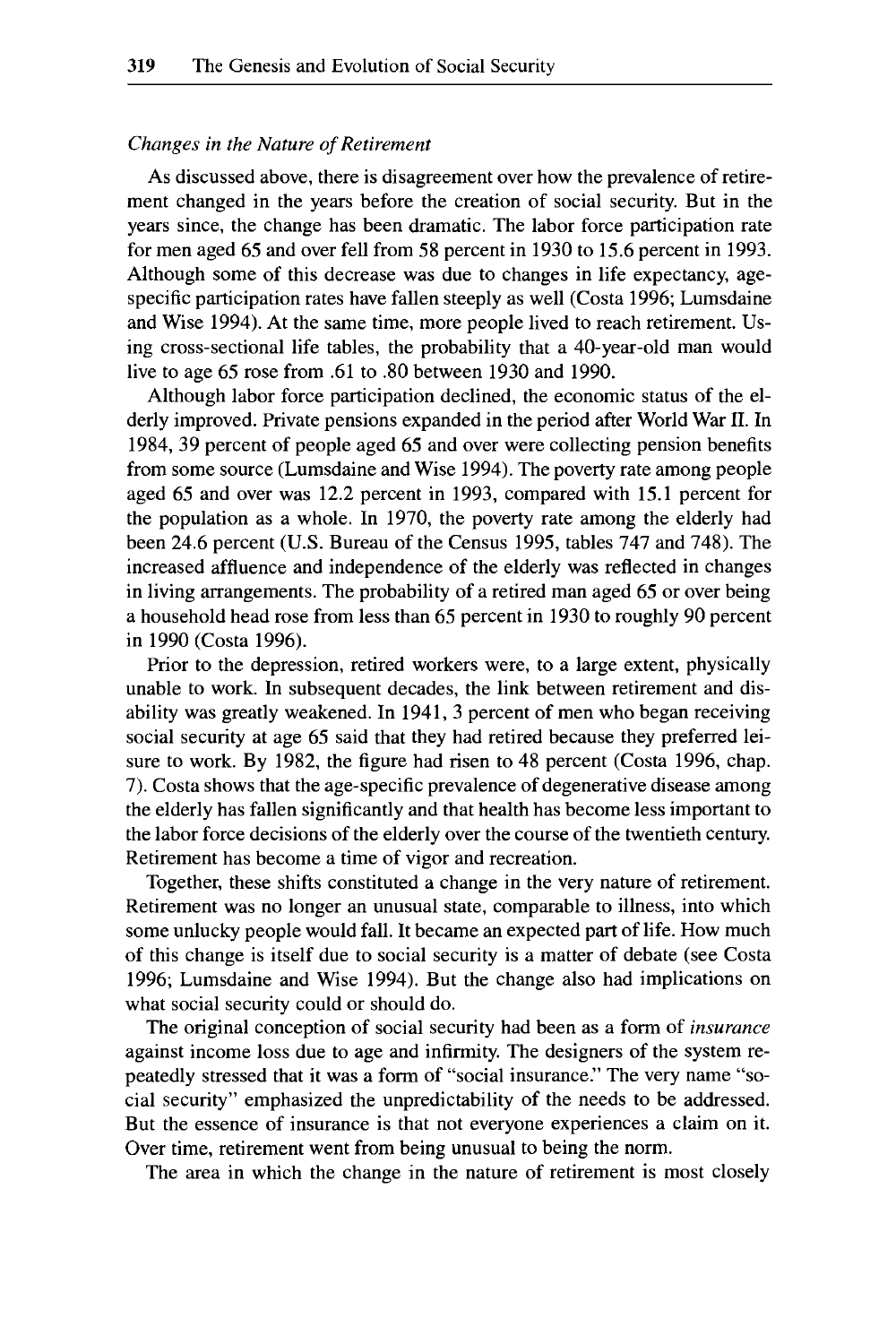reflected is in the earnings test. J. Douglas Brown, who chaired the ACSS, stated the original argument for the earnings test: "The reason for the earnings test is . . . to assure that the protection afforded by the OASDI system is keyed to an adequate protection against hardship so far as the funds of the system permit. Where normal earnings continue, even if the potential beneficiary is otherwise eligible, the assumption is that no benefits are required for adequate protection" (Brown 1977, 12-13). With retirement a normal part of life, the adequacy view of social insurance, under which an earnings test made sense, was no longer appropriate. The change in the environment brought equity considerations to the fore.

#### **9.4 Conclusion**

Although social security has grown enormously since it was created, this growth represents, for the most part, the unfolding of the program's original design. Since OASI paid benefits only to retired workers with a history of contributions, it was inevitable that benefit payments would grow slowly. And although coverage in the program was extended until almost all workers were covered, this was consistent with the plans of the program's creators.

Of the rise in the payroll tax rate from 2 percent in 1937 to 11.2 percent today, part represents an increase that had been scheduled from the plan's creation, and much of the rest reflects the failure of the program to build up an initially scheduled trust fund. The benefit replacement rate for retiring workers today is almost exactly what had been planned, as is the ratio of benefits to payrolls.

Thus, our most important conclusion is that, in a mechanical sense, there has been a surprising degree of continuity in social security since the end of the Great Depression. But this conclusion applies only to the mechanical functioning of the program itself and not to the role that it plays in the economy. Although social security developed along the lines that had originally been laid out during the Great Depression, the world changed around it. Most important, retirement went from being unusual to being commonplace. The framers of social security had stressed that the program was a form of social insurance against the hazard of lost wages in old age. The retirement that they pictured was a hazard precisely because it was unusual at the time: many workers never lived to age 65, and many who did kept working. But in the ensuing six decades, a long, healthy period of retirement has become commonplace. That the program could continue to operate as planned while the world around it changed is in large part attributable to luck. Unforeseen changes in life expectancy, fertility, immigration, women's labor force participation, retirement ages, inflation, and real wage growth happened to crudely offset each other. While parts of social security, particularly the earnings test, were adjusted to suit changing conditions, the overall structure of the program was not. What had started as an insurance program, which gave money to people in the unlikely events that they reached old age and were unable to work, instead be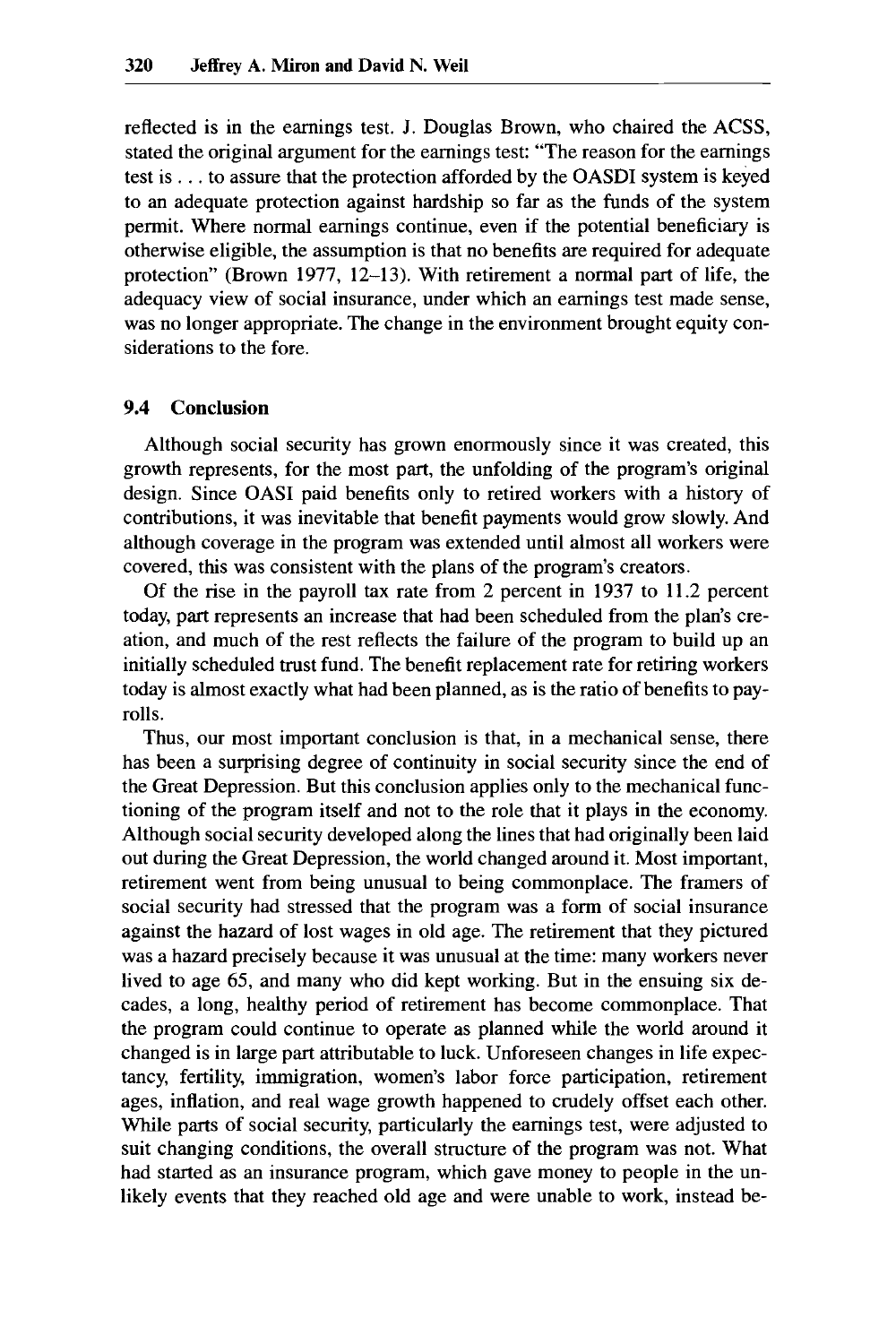came a transfer program of which most people could expect to be recipients at some point. Current proposals to reform the program-for example, to replace it with the equivalent of individual retirement accounts—reflect this change in environment (see, e.g., Feldstein 1996).

Regarding the lasting impact of the Great Depression, our conclusion is that there was surprisingly little. OASI seems to have been shaped more by existing precedents and by political considerations than by the specific conditions of the depression. And OAA, which was a response to the immediate crisis of the depression, has faded in importance as an old-age program. Of course, absent the depression OASI might not have been created at all, but we have not tried to address this issue.

# References

- Advisory Council on Social Security (ACSS). (1938) 1977. Final report of the Advisory Council on Social Security. In *Essays* on *social security,* by J. Douglas Brown. Princeton, N.J.: Princeton University, Industrial Relations Section.
- Ball, Robert **M.** 1988. The original understanding on social security: Implications for later developments. In *Social security: Beyond the rhetoric of crisis*, ed. Theodore R. Marmor and Jerry **L.** Mashaw, 17-39. Princeton, N.J.: Princeton University Press.
- Boskin, M., and D. Puffert. 1988. The financial impact of social security by cohort under alternative financing assumptions. In *Issues in contemporary retirement,* ed. Rita Ricardo-Campbell and Edward Lazear, 207-42. Stanford, Calif.: Hoover Institution Press.
- Brown, J. Douglas. 1969. *The genesis of social security in America.* Princeton, N.J.: Princeton University, Industrial Relations Section.
- . 1977. *Essays* on *social security.* Princeton, N.J.: Princeton University, Industrial Relations Section.
- Carter, Susan B., and Richard Sutch. 1996. Myth of the industrial scrap heap: A revisionist view of turn-of-the-century American retirement. *Journal of Economic Histov* 56 (1): 5-38.
- Cates, Jerry R. 1983. *Insuring inequality: Administrative leadership in social securio, 1935-54.* Ann Arbor: University of Michigan Press.
- Committee on Economic Security (CES). 1935. *Report to the president of the Committee* on *Economic Security.* Washington, D.C.: Government Printing Office.
	- -. 1937. *Social security in America: The factual background as summarized from staff reports to the Committee* on *Economic Security.* Washington, D.C.: Social Security Board.
- Costa, Dora. 1996. The evolution of American retirement: 1880-1990. Cambridge, Mass.: Massachusetts Institute of Technology, Department of Economics. Manuscript.
- Derthick, Martha. 1979. *Policymaking for social security.* Washington, D.C.: Brookings Institution.
- Eliot, Thomas H. 1961. The legal background of the social security act. Speech. Available at **http://gopher.ssa.gov/history/eliot2.html.**
- Faber, J. F. 1982. *Life tables for the United States, 1900-2050.* Washington, D.C.: US. Social Security Administration, Office of the Actuary.